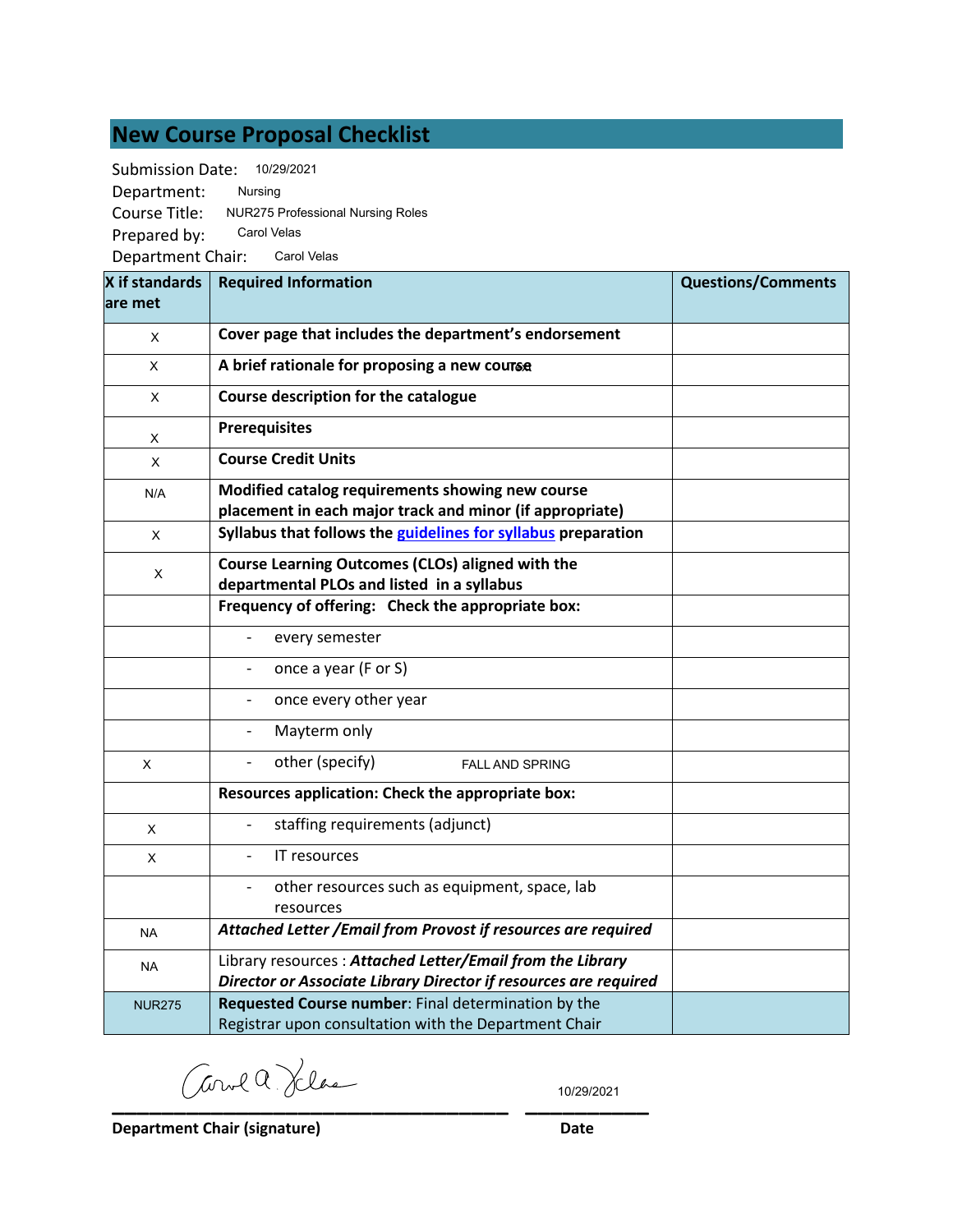# WESTMONT



#### **To: Academic Senate From: Department of Nursing-ABSN Program Subject: Proposal for new course, NUR275 Professional Nursing Roles Date: October 31, 2021**

The Accelerated Bachelor of Science in Nursing program is a new program at Westmont College. This is a second bachelor degree program with an accelerated prelicensure nursing curriculum. The program is 4 semesters of 16 weeks each. Nursing courses include concurrent theory and clinical courses.

#### **New course**

NUR275 Professional Nursing roles is a 3-unit course placed in the third semester. This is a course in a series of baccalaureate core nursing courses to prepare the nursing student for entry level practice as a nurse generalist.

We are proposing this course so students will have the knowledge of a variety of professional roles nursing and the important work nurses collaborate on to provide a safer healthcare environment. Concepts and topics include; advanced practice roles, healthcare policy, the importance of quality, the use and research of evidence-based practice, Quality and Safety in Education for Nurses (QSEN), interprofessional education, ethical theories and principles, diversity in the world, and the nurse practice act and legal issues

The attached syllabus enumerates the Course Learning Outcomes including mapping to the Program Learning Outcomes.

The course will be offered two times per year in varying semesters as the program admits two cohorts of students. Because this is a new course and a new program it will require new staff and IT resources.

This course is part of the required curriculum for the Bachelor of Science in Nursing Program. The placement of this course in the curriculum is permanent in the third semester.

#### **Westmont catalog course description**

Ethics, legal issues, politics and policy, healthcare reform, and quality of patient care will be explored in this course as professional roles are defined and described. Complex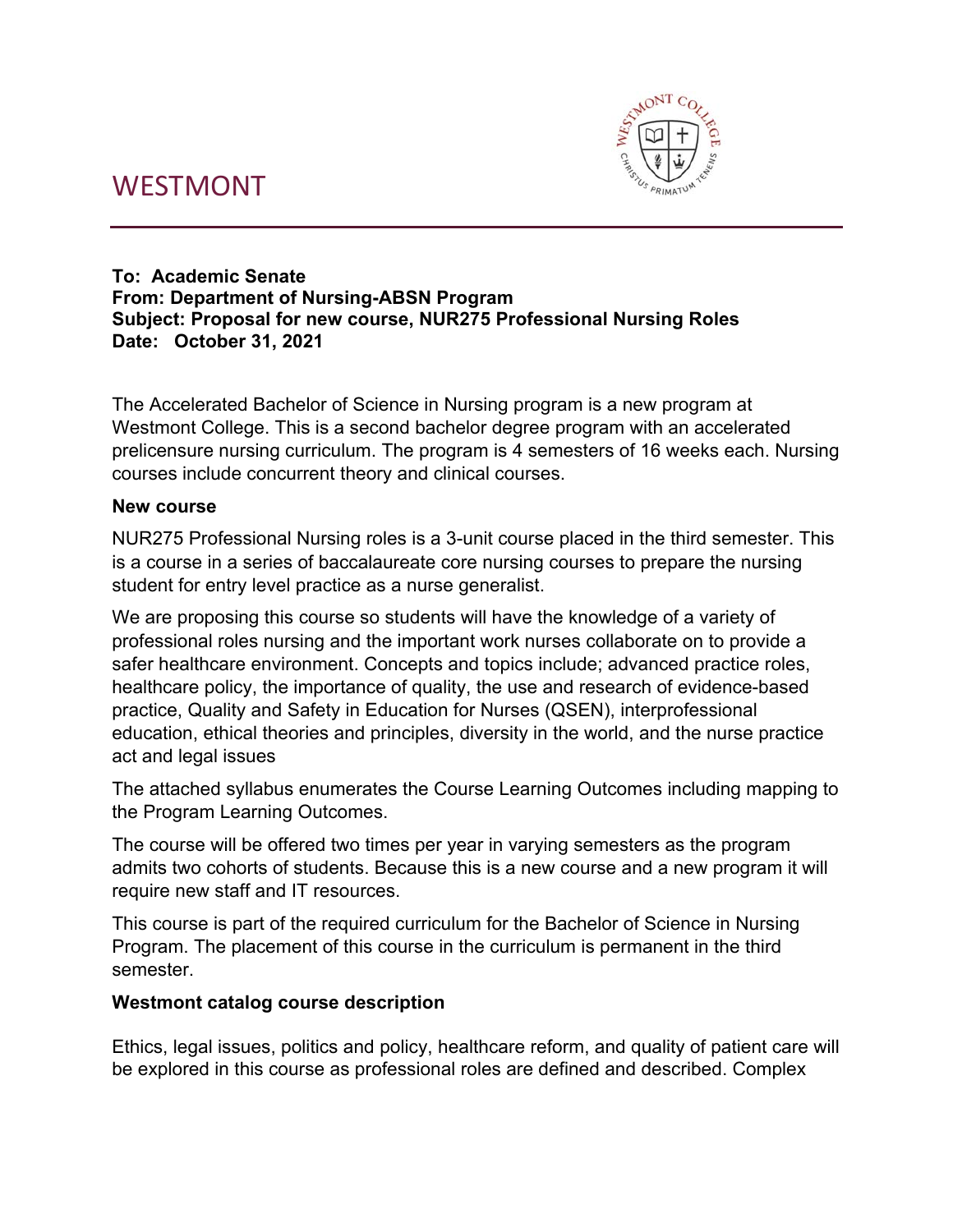societal concerns like health disparities of the under or uninsured populations will be dissected with collegial conversation about possible ideas for change.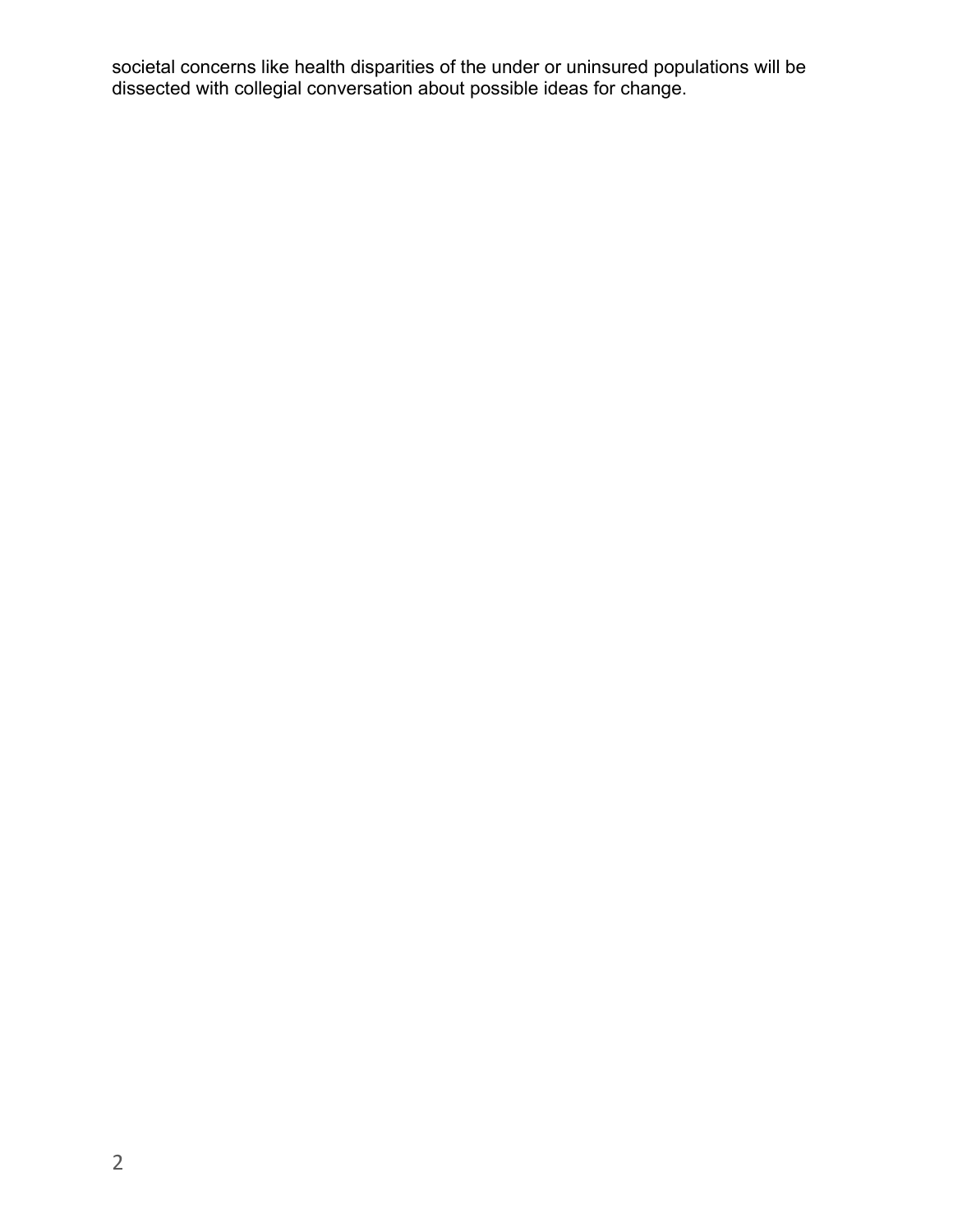

# NUR275 Professional Nursing Roles

# 2022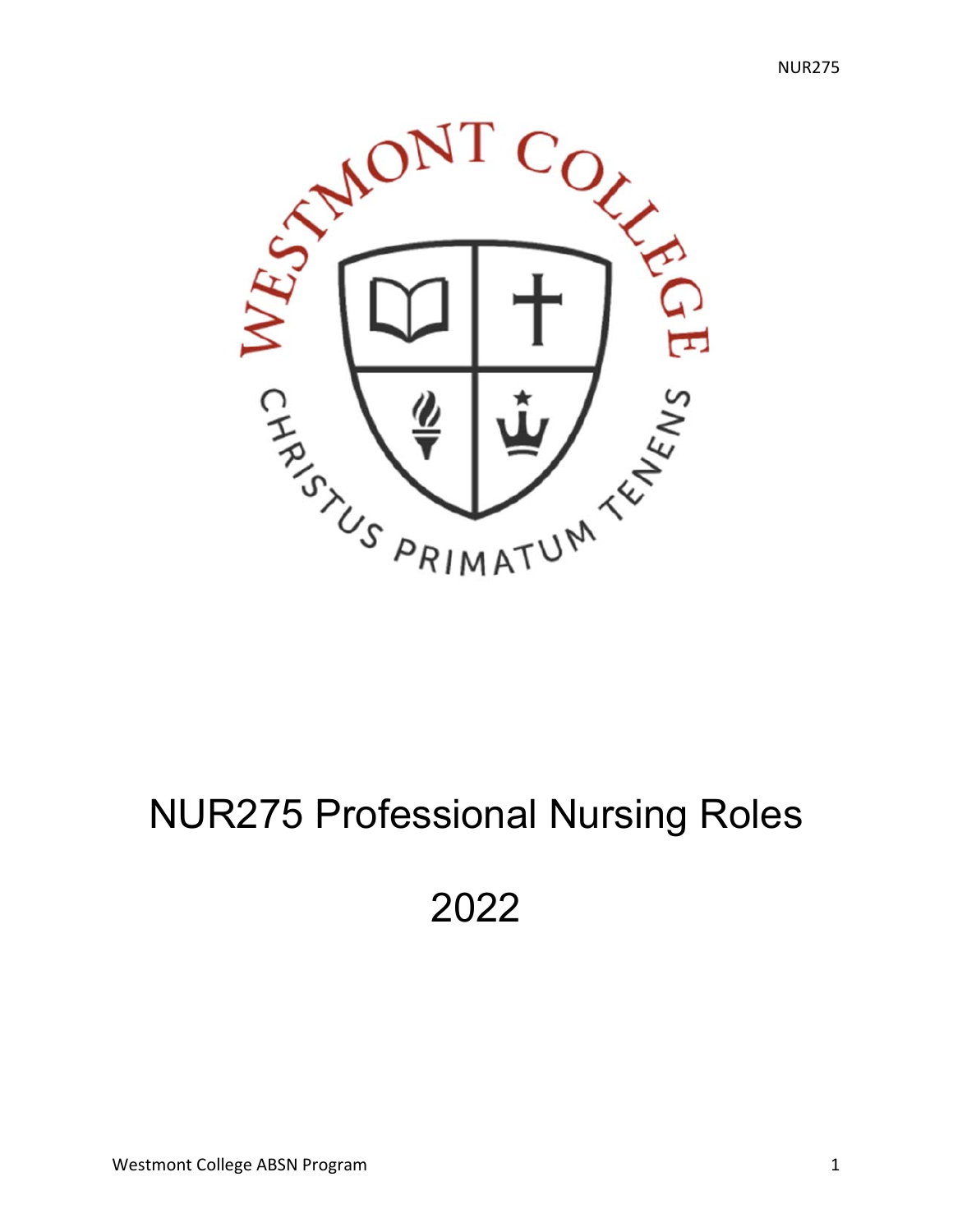# **NUR275 Professional Nursing Roles**

**3 units of theory Pre-requisites:** Acceptance into A-BSN program **Placement in curriculum:** Prelicensure requirement

**Time:**TBD **Room:** TBD

**Course Faculty:** TBD **Faculty office:** TBD **Faculty email:** TBD **Faculty phone:** TBD **Faculty office hours:** TBD

#### **I. Important Information**

This is a course in a series of prelicensure nursing courses to prepare the nursing student for the safe, patient-centered and family-supported, compassionate care in a variety of healthcare settings. The best way to be prepared for your lecture and clinical experience is to maintain a healthy mental, physical, and spiritual life. Come to class after a good night's sleep, eat nutritious food, and stay current with reading assignments. For your clinical experience, come with excitement and understand you will continue to learn in the clinical setting and apply the concepts and skills you are learning in class. To help with your success in this course and program, it is not suggested you work more than 20 hours per week if you have to work.

#### **Westmont catalogue course description**

Ethics, legal issues, politics and policy, healthcare reform, and quality of patient care will be explored in this course as professional roles are defined and described. Complex societal concerns like health disparities of the under or uninsured populations will be dissected with collegial conversation about possible ideas for change.

#### **Instructor's further description**

We are not just providers of care, teachers, and managers. We are professional nurses who advocate for change in our profession and for change in the outcomes of patients from diverse populations across states, the nation, and the world.

#### **A-BSN Program Mission**

Prepares faithful servant leaders to provide patient-centered and family supported safe, compassionate care for diverse populations and communities across the lifespan and in all health care settings.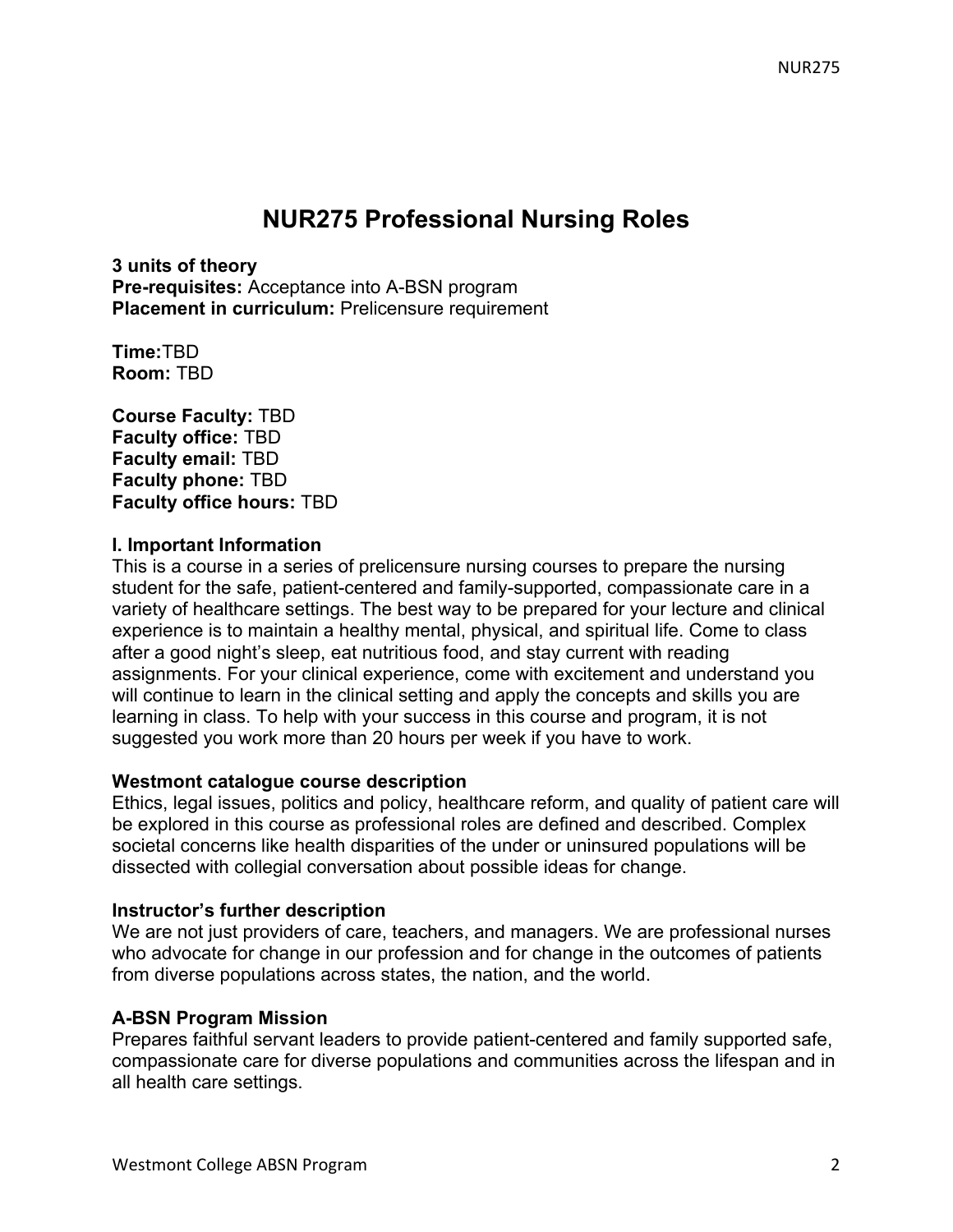#### **AACN Baccalaureate Essentials (2018)**

The Commission on Collegiate Nursing Education (CCNE) is an autonomous accrediting agency, contributing to the improvement of the public's health. A specialized/professional accrediting agency, CCNE strives to promote the quality and integrity of baccalaureate and graduate nursing programs. Following are the nine baccalaureate essentials used as the framework for the current curriculum. In 2021 the Essentials were revised and will be integrated into the curriculum over the next three years.

- I Liberal Education for Baccalaureate Generalist Nursing Practice
- II Basic Organizational and Systems Leadership for Quality Care and Patient **Safety**
- III Scholarship for Evidence-Based Practice
- IV Information Management and Application of Patient Care Technology
- V Healthcare Policy, Finance, and Regulatory Environments
- VI Interprofessional Communication and Collaboration for Improving Patient Health **Outcomes**
- VII Clinical Prevention and Population Health
- VIII Professionalism and Professional Values
- IX Baccalaureate Generalist Nursing Practice

## **AACN Essentials (revised 2021)**

The Essentials: Core Competencies for Professional Nursing Education provides a framework for preparing individuals as members of the discipline of nursing, reflecting expectations across the trajectory of nursing education and applied experience. The *Essentials* introduce 10 domains that represent the essence of professional nursing practice and the expected competencies for each domain. The competencies accompanying each domain are designed to be applicable across four spheres of care (disease prevention/promotion of health and wellbeing, chronic disease care, regenerative or restorative care, and hospice/palliative/supportive care), across the lifespan, and with diverse patient populations.

#### **Domains for Nursing**

Domains are broad distinguishable areas of competence that, when considered in the aggregate, constitute a descriptive framework for the practice of nursing.

#### **The Ten Domains:**

Domain 1-Knowledge for Nursing Practice

- Domain 2-Person-centered Care
- Domain 3-Population Health

Domain 4-Scholarship for Nursing Practice

Domain 5-Quality and Safety

Domain 6-Interprofessional Partnerships

Domain 7-Systems-based Practice

Domain 8-Information and Healthcare Technology

Domain 9-Professionalism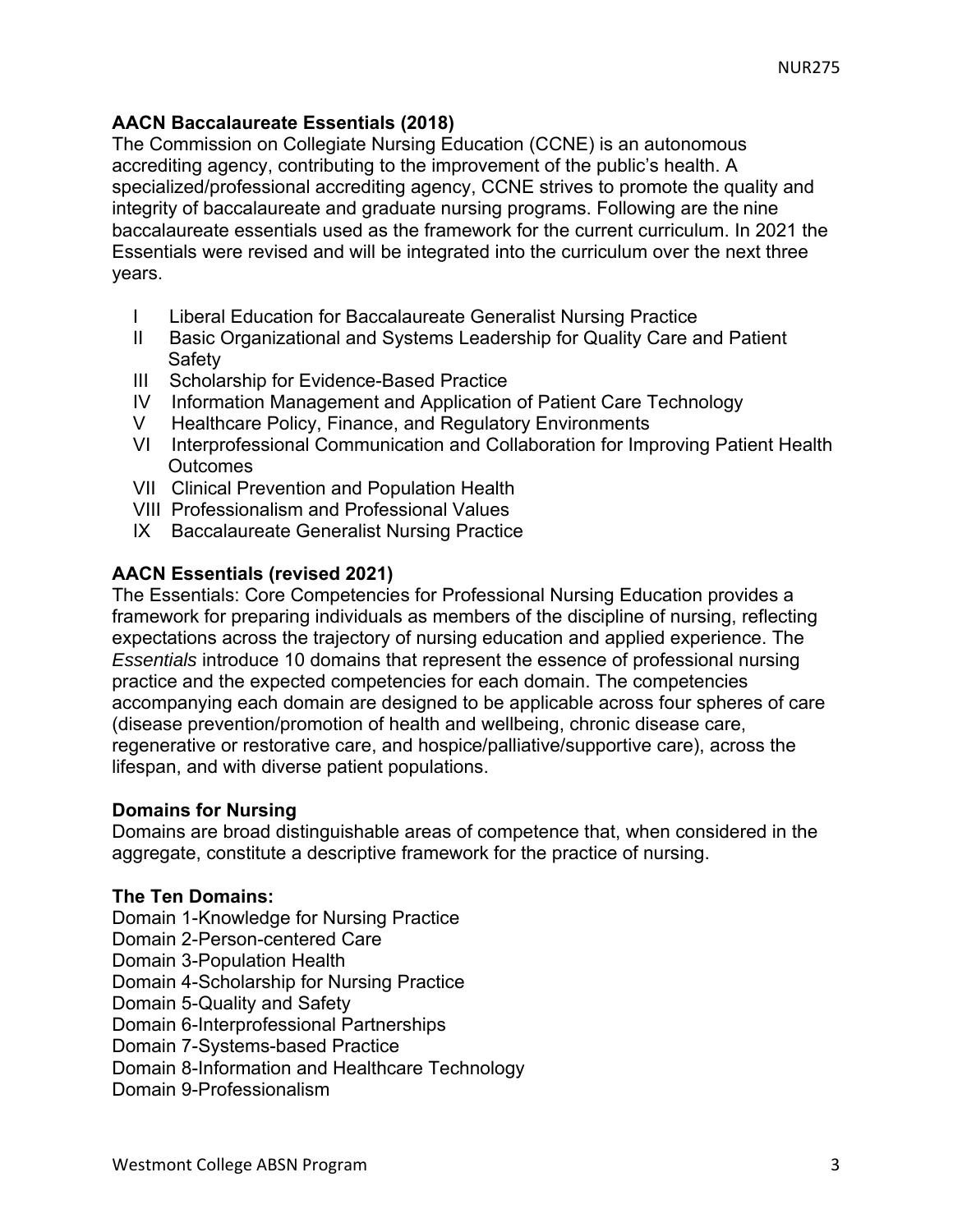Domain 10-Personal, Professionals, Leadership Development (The Essentials: Core Competencies for Professional Nursing Education, 2021)

#### **Program Learning Outcomes (PLO)**

1. Exhibit Christian character and servant leadership while providing compassionate care for a diverse population in communities across state, national, and global settings. 2. Evidence-based best practices, critical thinking, and clinical reasoning, inform clinical judgement for the provision of patient-centered, safe, quality care.

3. Create patient education plans that are culturally specific to the patient and that incorporate the family support system.

4. Communicate effectively with the interprofessional team to ensure a wholistic approach to patient-centered care.

5. Continue inquisitive learning by using the Electronic Medical Record and Informatics to meet quality metrics in a variety of healthcare and geographic settings.

6. Advocate for healthcare policies for the underserved, vulnerable populations to ensure equity with access to care for prevention, remedial, supportive, and rehabilitative nursing care regionally, nationally, and globally.

## **Course Learning Outcomes (CLO)**

1. Uses critical thinking and clinical judgement to provide compassionate care to diverse patients and populations across the illness-wellness continuum.

2. Examines the role of nursing in personal and patient empowerment for informed consent and patient-centered decision making.

3. Understands the role of nursing in healthcare reform and economic stability.

4. Advocates for a variety of policy initiatives that provide access to care and address health disparities of vulnerable populations locally, regionally, nationally, and globally.

5. Evaluates own ethical morals and values in relation to compassionate patientcentered care.

6. Understands incivility and workplace violence with strategies to combat these behaviors.

7. Evaluates own nursing practices to ensure support of resource utilization and cost containment.

8. Practices standards of competent care, appraising the Nurse Practice Act.

9. Values the use of informatics to promote quality patient care.

10. Recognizes the important role of manager of care in the interprofessional healthcare team.

#### **PLO and CLO Alignment Table**

| <b>Program Learning Outcomes</b>                                                    | <b>Course Learning Outcomes</b>         |
|-------------------------------------------------------------------------------------|-----------------------------------------|
| 1. Exhibit Christian character and servant   1. Uses critical thinking and clinical |                                         |
| leadership while providing compassionate                                            | judgement to provide compassionate care |
| care for a diverse population in                                                    | to diverse patients and populations     |
|                                                                                     | across the health-illness continuum.    |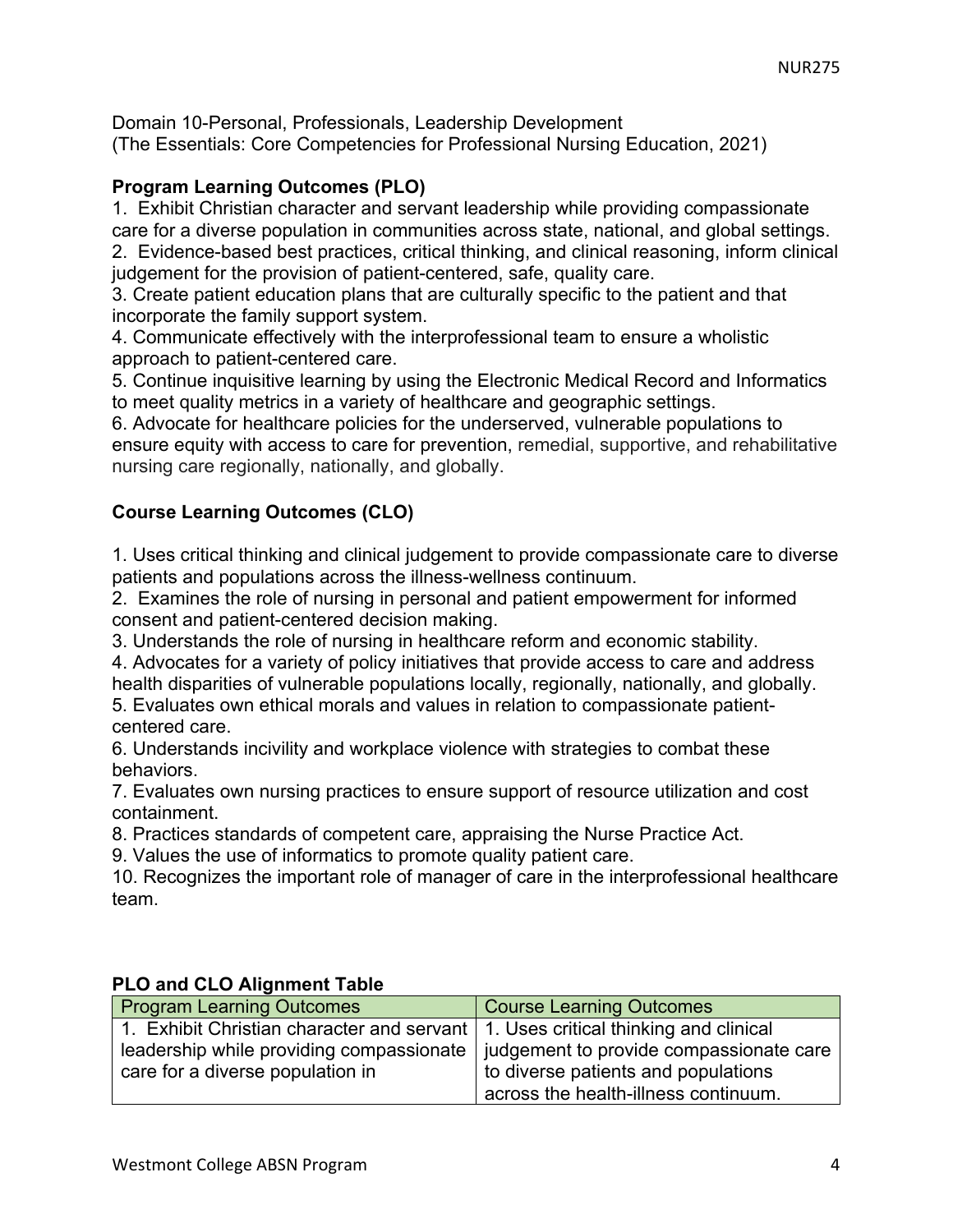| communities across state, national, and<br>global settings.                                                                                                                                                                                     | 5. Evaluates own ethical morals and<br>values in relation to compassionate<br>patient-centered care.                                                                                                                       |
|-------------------------------------------------------------------------------------------------------------------------------------------------------------------------------------------------------------------------------------------------|----------------------------------------------------------------------------------------------------------------------------------------------------------------------------------------------------------------------------|
| 2. Evidence-based best practices, critical<br>thinking, and clinical reasoning, inform<br>clinical judgement for the provision of<br>patient-centered, safe, quality care.                                                                      | 2. Examines the role of nursing in<br>personal and patient empowerment for<br>informed consent and patient-centered<br>decision making.<br>8. Practices standards of competent care,<br>appraising the Nurse Practice Act. |
| 3. Create patient education plans that are<br>culturally specific to the patient and that<br>incorporate the family support system.                                                                                                             | N/A                                                                                                                                                                                                                        |
| 4. Communicate effectively with the<br>interprofessional team to ensure a<br>wholistic approach to patient-centered<br>care.                                                                                                                    | 10. Recognizes the important role of<br>manager of care on the interprofessional<br>healthcare team.                                                                                                                       |
| 5. Continue inquisitive learning by using<br>the Electronic Medical Record and<br>Informatics to meet quality metrics in a<br>variety of healthcare and geographic<br>settings.                                                                 | 9. Values the use of informatics to<br>promote quality patient care.                                                                                                                                                       |
| 6. Advocate for healthcare policies for the<br>underserved, vulnerable populations to<br>ensure equity with access to care for<br>prevention, remedial, supportive, and<br>rehabilitative nursing care regionally,<br>nationally, and globally. | 4. Advocates for a variety of policy<br>initiatives that provide access to care and<br>address health disparities of vulnerable<br>populations locally, regionally, nationally,<br>and globally.                           |

## **Required Textbooks Enter all required textbooks here**

| Title                                                                            | Author            | Publisher       | ISBN#          |  |
|----------------------------------------------------------------------------------|-------------------|-----------------|----------------|--|
| Professional                                                                     | Black, B. P.      | Elsevier        | 978-0323431125 |  |
| <b>Nursing: Concepts</b>                                                         |                   |                 |                |  |
| & Challenges (8th                                                                |                   |                 |                |  |
| ed.                                                                              |                   |                 |                |  |
| <b>Ethics and Issues</b>                                                         | Burkhards, M.A. & | <b>Elsevier</b> | 978-0323697330 |  |
| in Contemporary                                                                  | Nathaniel, A.K.   |                 |                |  |
| <b>Nursing</b>                                                                   |                   |                 |                |  |
| Nursing Diagnosis textbook of your choice (can be a bundled application on smart |                   |                 |                |  |
| phone)                                                                           |                   |                 |                |  |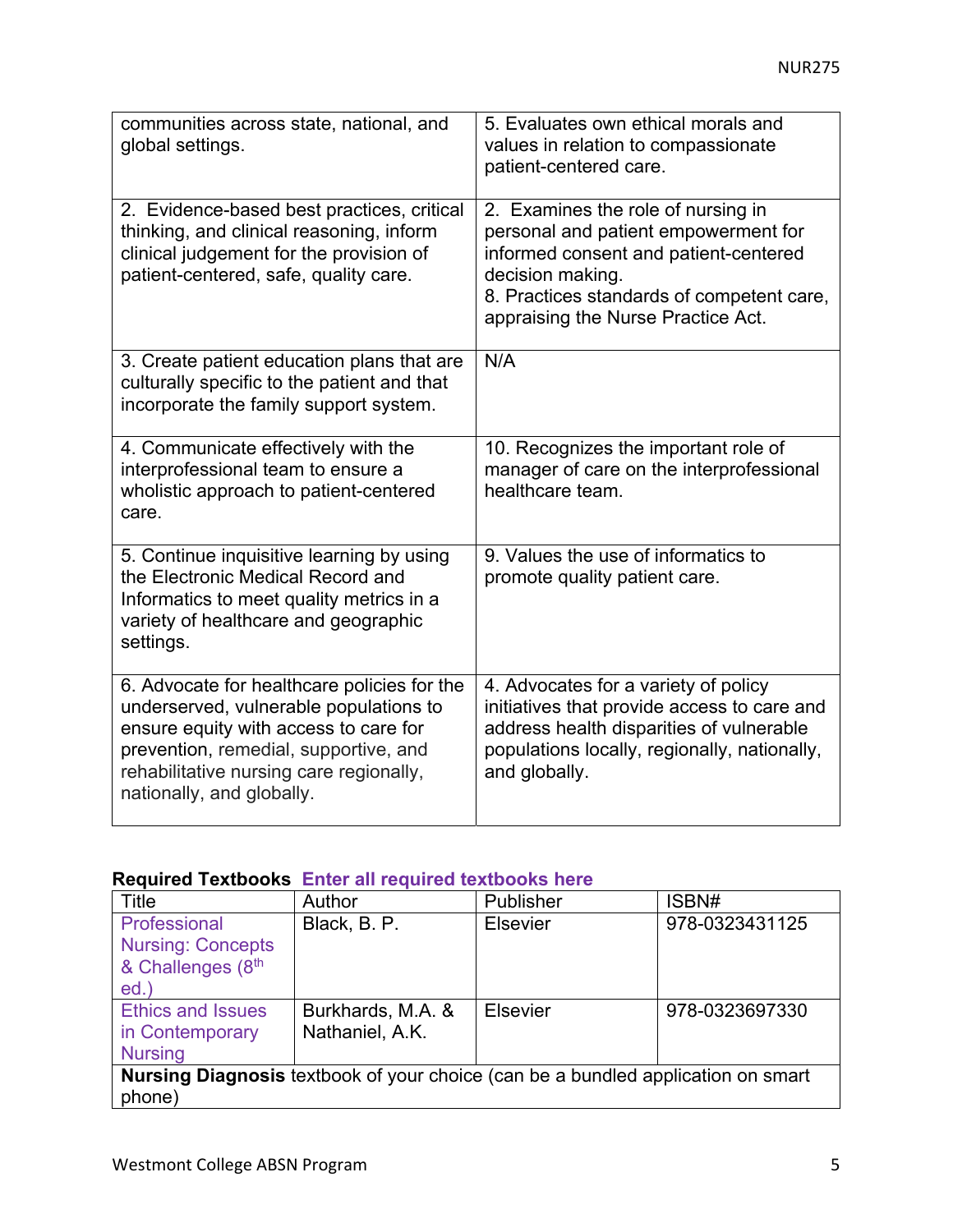| <b>Nursing Drug</b> textbook of your choice (can be a bundled application on smart phone) |               |               |               |  |  |
|-------------------------------------------------------------------------------------------|---------------|---------------|---------------|--|--|
| <b>Publication Manual</b>                                                                 | American      | American      | 978-143383216 |  |  |
| of the American                                                                           | Psychological | Psychological |               |  |  |
| Psychological                                                                             | Association   | Association   |               |  |  |
| Association (7 <sup>th</sup> ed.)                                                         |               |               |               |  |  |

#### **Suggested Resources**

- **1.** Articles
- **2.** Position Papers
- **3.** Healthcare Policies
- **4.** Westmont College Library and online databases (EBSCO, ProQuest, ERIC, CINALH)

#### **Assessment of CLOs (Assignments, quizzes, exams)**

The assessments used in this course to measure your learning and meeting the content objectives and course learning outcomes will include class participation, quizzes, exams using NCLEX style questions, and a signature assessment (comprehensive assessment). If student earns <85% on any course exam, student must build a 20 question quiz using ATI's Learning System quiz bank on missed content as remediation for course exam. This quiz will be due on next class day.

| <b>Course Learning Outcomes</b>  | <b>Instructional activity</b> | <b>Assessment</b>         |
|----------------------------------|-------------------------------|---------------------------|
| 1. Uses critical thinking and    | Lecture, class                | Class and small group     |
| clinical judgement to provide    | discussion, shared            | discussions, Topic papers |
| compassionate care to diverse    | experiences, and              |                           |
| patients and populations         | scaffolding case              |                           |
| across the health-illness        | studies                       |                           |
| continuum.                       |                               |                           |
| 2. Examines the role of          |                               |                           |
| nursing in personal and patient  |                               |                           |
| empowerment for informed         |                               |                           |
| consent and patient-centered     |                               |                           |
| decision making.                 |                               |                           |
| 3. Understands the role of       |                               |                           |
| nursing in healthcare reform     |                               |                           |
| and economic stability.          |                               |                           |
| 4. Advocates for a variety of    |                               |                           |
| policy initiatives that provide  |                               |                           |
| access to care and address       |                               |                           |
| health disparities of vulnerable |                               |                           |
| populations locally, regionally, |                               |                           |
| nationally, and globally.        |                               |                           |
| 5. Evaluates own ethical         |                               |                           |
| morals and values in relation    |                               |                           |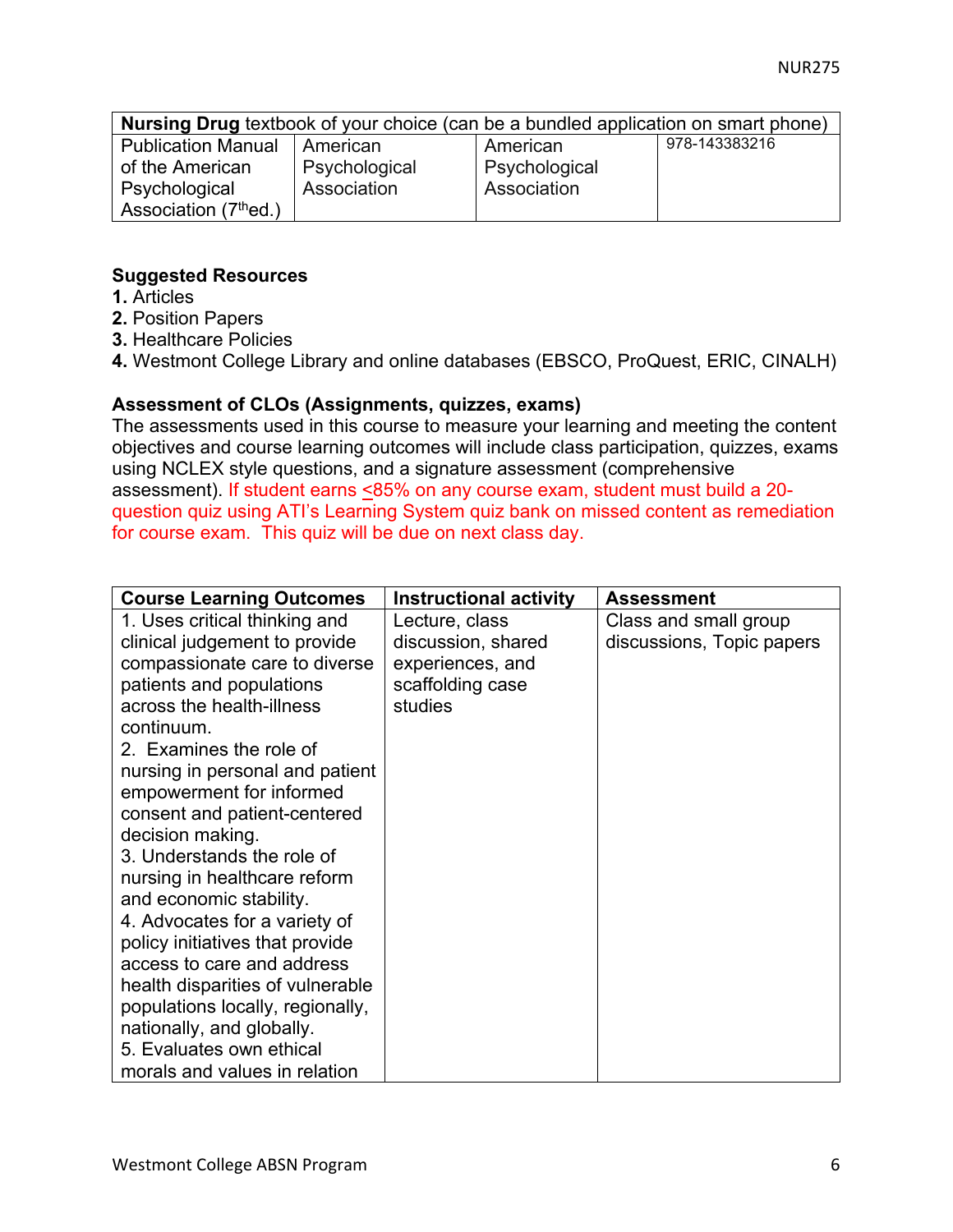| to compassionate patient-<br>centered care.<br>6. Understands incivility and<br>workplace violence with<br>strategies to combat these<br>behaviors.<br>7. Evaluates own nursing<br>practices to ensure support of<br>resource utilization and cost<br>containment.<br>8. Practices standards of<br>competent care, appraising<br>the Nurse Practice Act.<br>9. Values the use of<br>informatics to promote quality<br>patient care.<br>10. Recognizes the important<br>role of manager of care on the<br>interprofessional healthcare |  |
|---------------------------------------------------------------------------------------------------------------------------------------------------------------------------------------------------------------------------------------------------------------------------------------------------------------------------------------------------------------------------------------------------------------------------------------------------------------------------------------------------------------------------------------|--|
| team.                                                                                                                                                                                                                                                                                                                                                                                                                                                                                                                                 |  |

Class participation

 $Topic$  papers  $3 \times 100$ pts = 300pts

 $Total = 300pts$ 

## **\*Student must have 75% in course to progress**

#### **II. Course Policies**

#### **Grading**

Grade points per unit of credit are assigned on the following scale: A 4 grade points A- 3.7 grade points B+ 3.3 grade points B 3.0 grade points B- 2.7 grade points C+ 2.3 grade points C 2.0 grade points C- 1.7 grade points D+ 1.3 grade points D 1.0 grade points D- 0.7 grade points P (At least D-) No grade points assigned. Not computed in the grade point average.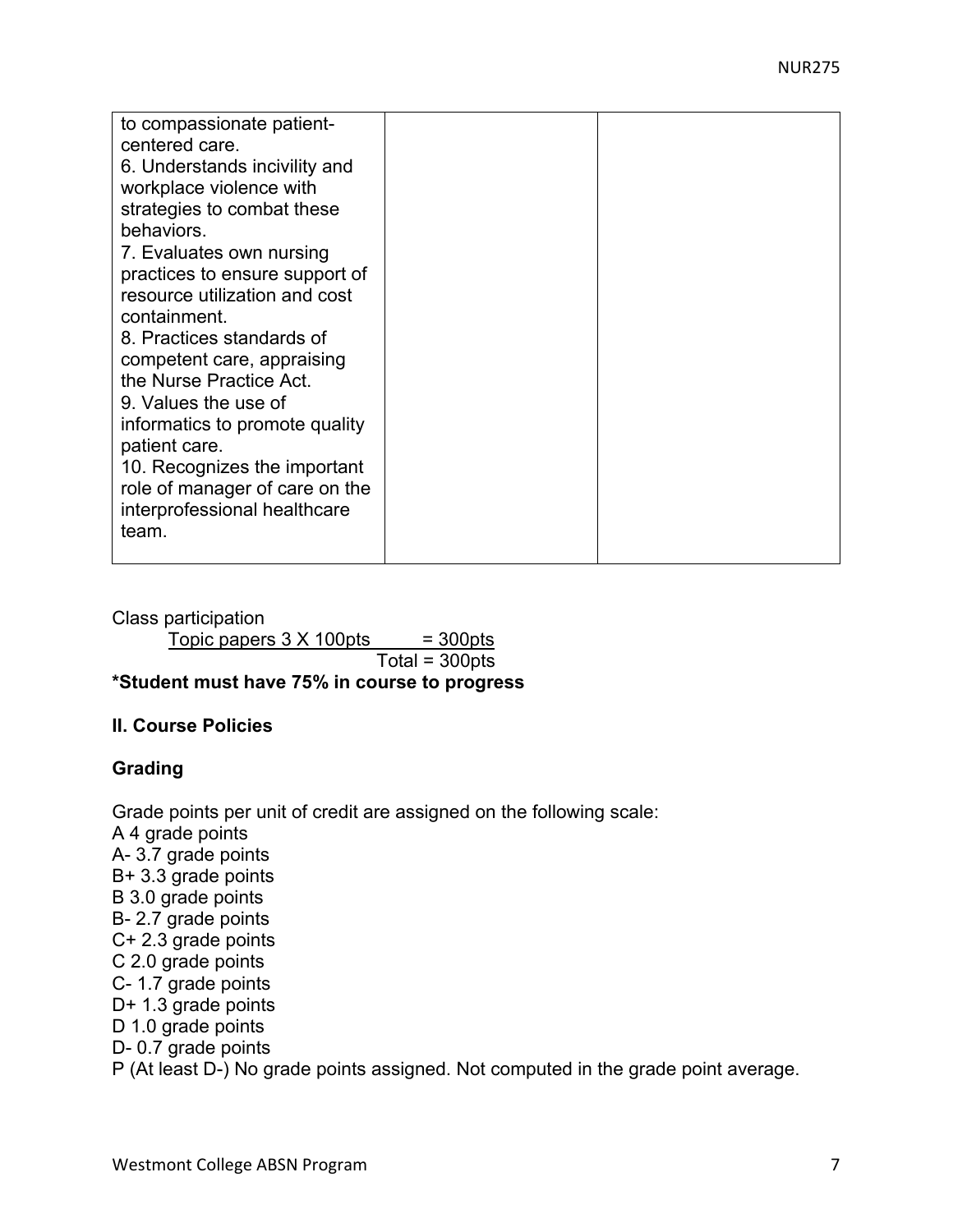F 0 grade points

NC (F) No grade points assigned. Not computed in the grade point average. W No grade points assigned. Not computed in grade point average.

WF No grade points assigned. Not computed in grade point average.

WP No grade points assigned. Not computed in grade point average.

WX No grade points assigned. Not computed in grade point average.

Westmont does not compute the units and grades students earned at other colleges in its grade average. (Exception: Courses and grades taken as part of a Westmont offcampus program are posted on the Westmont transcript and will be calculated in the Westmont GPA.)

Apart from the exceptions identified below, all courses at Westmont are graded using a letter scale (A, B, C, D, F).

Instructor Initiated Exceptions:

1. For pedagogical reasons, an instructor may elect to use P/NC grade reporting in any class not approved for GE credit. It is assumed that the same gradereporting

system will be applied to the entire class.

- 2. With the approval of the General Education Committee, P/NC grade reporting may be used in appropriate, GE-approved courses.
- 3. When P/NC grade reporting is used, the syllabus must reflect this fact. In addition, departments are encouraged to include a notice in the catalog that the course may use P/NC grading.

#### **Office of Disability Services**

Students who have been diagnosed with a disability are strongly encouraged to contact the Office of Disability Services as early as possible to discuss appropriate accommodations for this course. Formal accommodations will only be granted for students whose disabilities have been verified by the Office of Disability Services. These accommodations may be necessary to ensure your equal access to this course.

Please contact Sheri Noble, Director of Disability Services. (310A Voskuyl Library, 565- 6186, snoble@westmont.edu) or visit the website for more information: http://www.westmont.edu/\_offices/disability

## **Dress Code**

Comfortable, non-binding clothing

#### **Academic Integrity**

When students join our college community, they are expected, as apprentice scholars, to search for truth with integrity and accuracy. This quest requires humility about our abilities, respect for the ideas of others, and originality in our thinking. Since Westmont is a Christian community, the integrity of our scholarship is rooted in the integrity of our faith. We seek to be followers of Christ in the classroom, in the library, and at the privacy of our computers. Violations of academic integrity are a serious breach of trust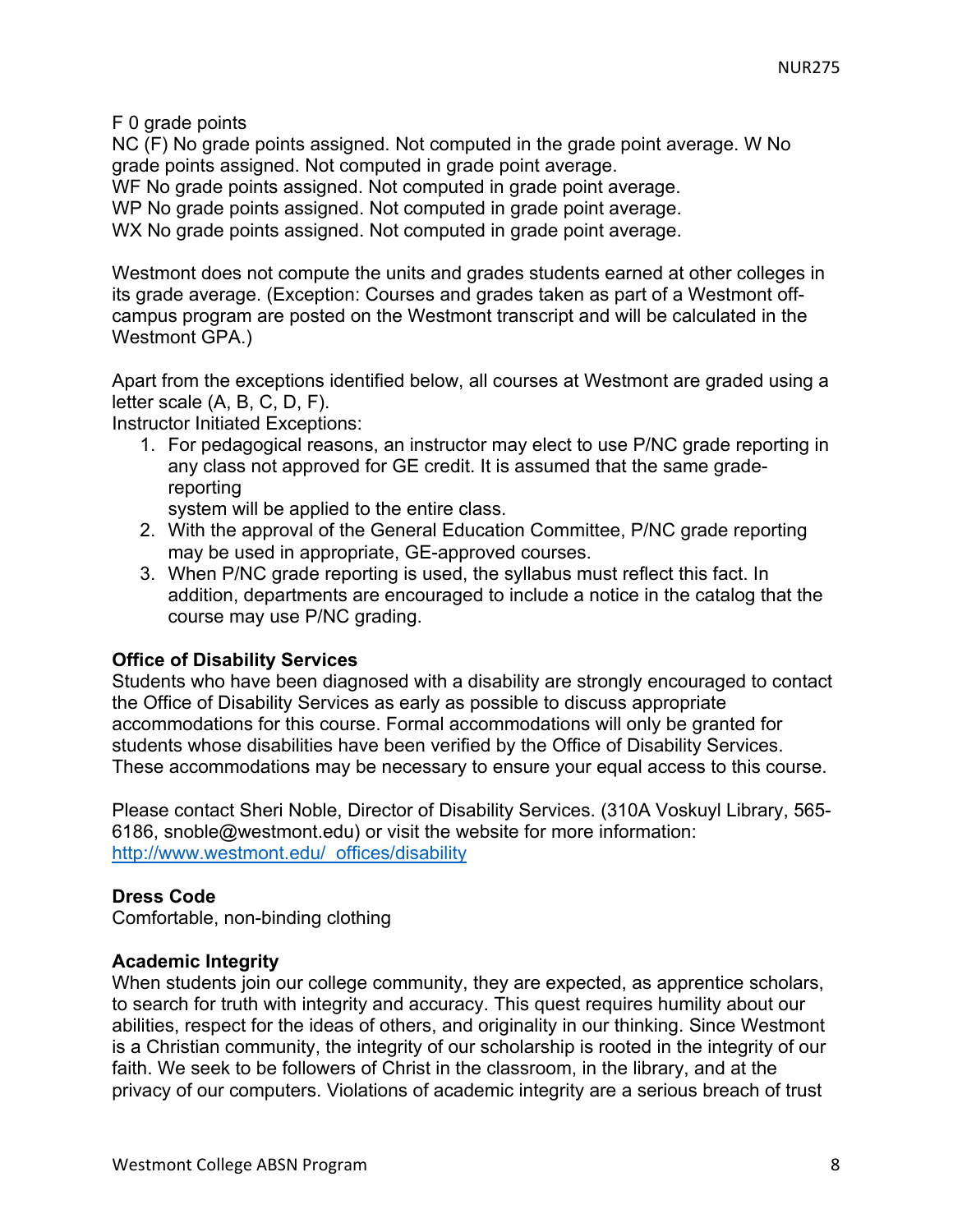within the Westmont community because they violate the regard for truth essential to genuine learning and Christian consistency. Such deception also hurts those students who do their work with integrity. Violations of Academic Integrity may consist of cheating (the use of unauthorized sources of information on an examination or other assignment), falsification (misrepresentation of facts in any academic project or obligation) or plagiarism (the use of someone else's words or ideas without giving proper credit). Faculty and students should operate in an environment of mutual trust and respect. Faculty will expect students to act in ways consistent with academic integrity. However, for both scholarly and spiritual reasons, cheating, falsification, plagiarism and all other violations of academic integrity will not be tolerated in the Westmont community. Please familiarize yourself with the entire Westmont College Academic Integrity Policy. This document defines different violations of academic integrity and their consequences. It also contains very helpful information on strategies to recognize violations of academic integrity before they occur. Dishonesty in the clinical setting, will not be tolerated and students will be removed followed by program suspension or termination.

#### **Technology in the Classroom**

Laptops, tablets, and smart phones can be used in the classroom with the permission of the faculty. The use of smart phones in the clinical setting will depend on each clinical setting's rules. Smart phones in the clinical setting can be used for clinical related resources (drug book, Tabers, calculation, etc). Recording lectures is also at the discretion of the faulty and permission must be granted.

#### **Emergencies**

In the event that an emergency occurs during instruction, it is important to be familiar with the practices in place for the classroom. Please review the document at https://integready.app.box.com/AnticipatingInClass and direct any questions or concerns to the Office of Institutional Resilience.

#### **III. Weekly course schedule**

#### **Textbooks:**

1) Black, B.P. Professional Nursing (B)

2) Burkhardt, M.A. & Nathaniel, A.K. (B& N)

**Articles:** 

1- **The Centers for Medicare & Medicaid Services Reimbursement Policy and Nursing-Sensitive Adverse Patient Outcomes**

**2-Incivility in Healthcare: How We Can Change the Culture Retrieved from**  https://www.rn.com/nursing-news/incivility-in-healthcare-how-we-can-change-theculture/ 3-**IHI: Triple Aim** retrieved from

http://www.ihi.org/Engage/Initiatives/TripleAim/Pages/default.aspx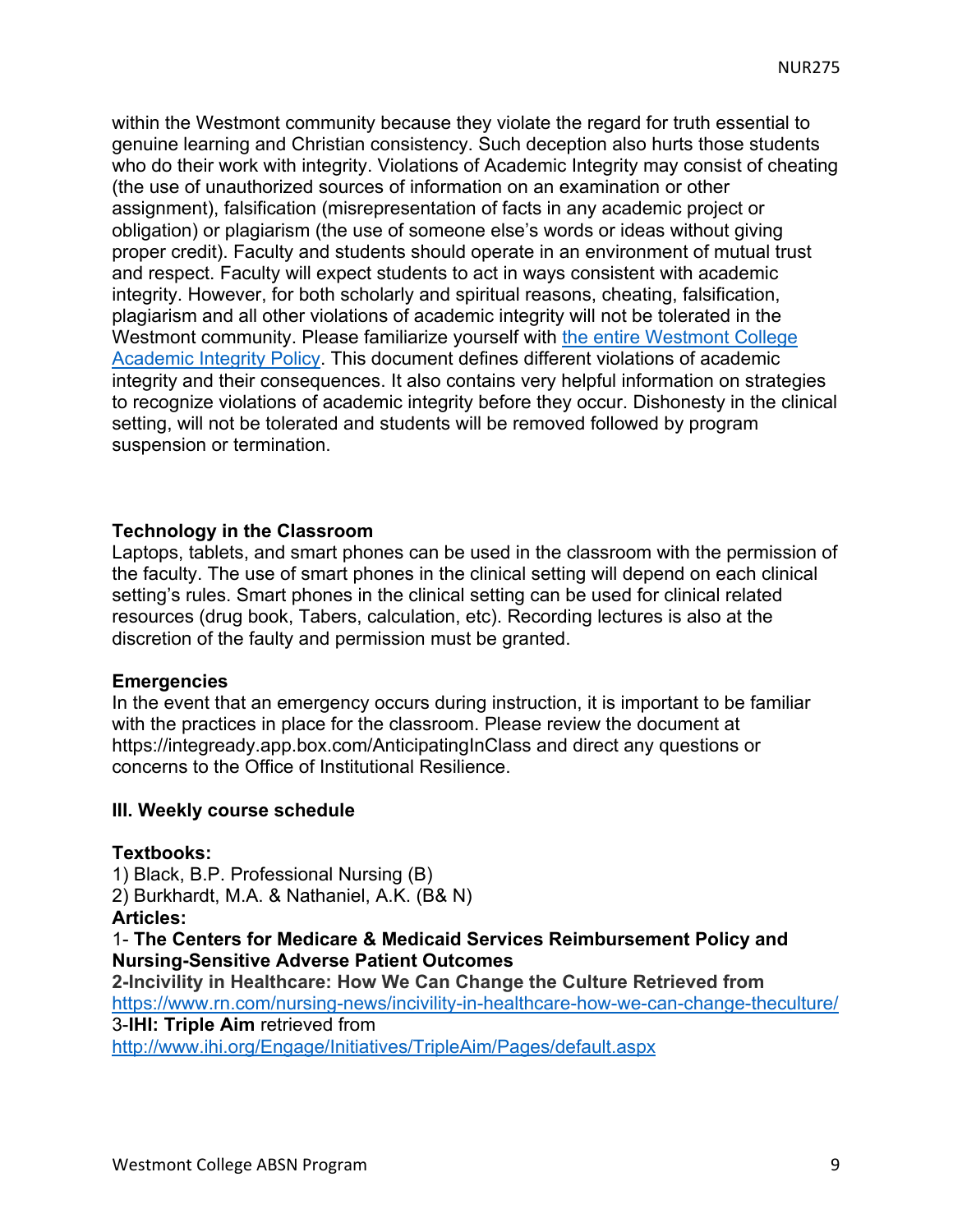# 4. Meaningful Use. Retrieved from

https://www.cdc.gov/ehrmeaningfuluse/introductionhtml

| <b>Reading</b>                                                                                                                                                                                                                                                                                                                         | <b>Activities and</b>                                                                                                                                                                                                                                                                                                                                                                                                                                                                                                                                                                                                                         | <b>Outcome</b>                                                                                                                                                                           |
|----------------------------------------------------------------------------------------------------------------------------------------------------------------------------------------------------------------------------------------------------------------------------------------------------------------------------------------|-----------------------------------------------------------------------------------------------------------------------------------------------------------------------------------------------------------------------------------------------------------------------------------------------------------------------------------------------------------------------------------------------------------------------------------------------------------------------------------------------------------------------------------------------------------------------------------------------------------------------------------------------|------------------------------------------------------------------------------------------------------------------------------------------------------------------------------------------|
|                                                                                                                                                                                                                                                                                                                                        |                                                                                                                                                                                                                                                                                                                                                                                                                                                                                                                                                                                                                                               | <b>Measurement</b>                                                                                                                                                                       |
|                                                                                                                                                                                                                                                                                                                                        |                                                                                                                                                                                                                                                                                                                                                                                                                                                                                                                                                                                                                                               |                                                                                                                                                                                          |
| <b>Articles:</b><br>1) The Centers for<br><b>Services</b><br>Reimbursement<br>Sensitive Adverse<br><b>Patient Outcomes</b><br>2) Incivility in<br>Can Change the<br>Culture<br>Article: Bullying in<br><b>CINAH Nursing</b><br>Guide, EBSCO<br>Publishing.<br><b>ATI Civility Mentor</b><br><b>Civility and Patient</b><br>Environment | <b>Discussion</b><br>Topic: In what<br>ways will nursing<br>roles and nursing<br>practice settings<br>be altered in the<br>next several<br>years and<br>beyond?<br><b>Small</b><br><b>Group/Online</b><br><b>Activity: Divide</b><br>the class into four<br>groups and<br>assign each<br>group one of the<br>four major<br>initiatives: the<br>American<br>Recovery and<br><b>Reinvestment Act</b><br>of 2009, the<br><b>Robert Wood</b><br>Johnson<br>Foundation,<br>Johnson &<br>Johnson's<br>Campaign for<br>Nursing's Future,<br>or the ANCC<br>Magnet<br>Recognition<br>Program. Identify<br>four or five<br>concrete<br>examples of how | Small group<br>discussion reports                                                                                                                                                        |
| 11. Explain how incivility<br>can impact patient care on a<br>12. Create strategies to<br>Combat bullying for new<br><b>Professional Nursing</b>                                                                                                                                                                                       | each assigned<br>initiative is<br>making an impact<br>on the nursing<br>workforce.<br>Discuss your<br>findings in class.<br><b>Small Group</b><br><b>Activity: Divide</b>                                                                                                                                                                                                                                                                                                                                                                                                                                                                     |                                                                                                                                                                                          |
|                                                                                                                                                                                                                                                                                                                                        | <b>Content Objectives</b><br><b>Orientation to course</b><br><b>Professional Nursing</b><br>1. Recognize the wide<br>range of settings and roles<br>in which today's registered<br>practice opportunities for<br>3. Explain the roles and<br>education of advanced<br>4. Discuss the role that the<br>military and wars have had<br>on the development of the<br>5. Describe the struggles<br>6. Analyze nursing's efforts<br>to manage and improve its<br>7. Evaluate the implications<br>technologically driven era.<br>8. Describe how nursing has<br>10. Distinguish between the                                                          | assignments<br>B: Ch.1, 2, 3, 5, 12<br>Medicare & Medicaid<br>Policy and Nursing-<br>Healthcare: How We<br>Nursing. Mennella, H.<br>& Woten, M. (2018).<br><b>Safety in the Clinical</b> |

### **\*Subject to change at any time, you will be notified of any changes**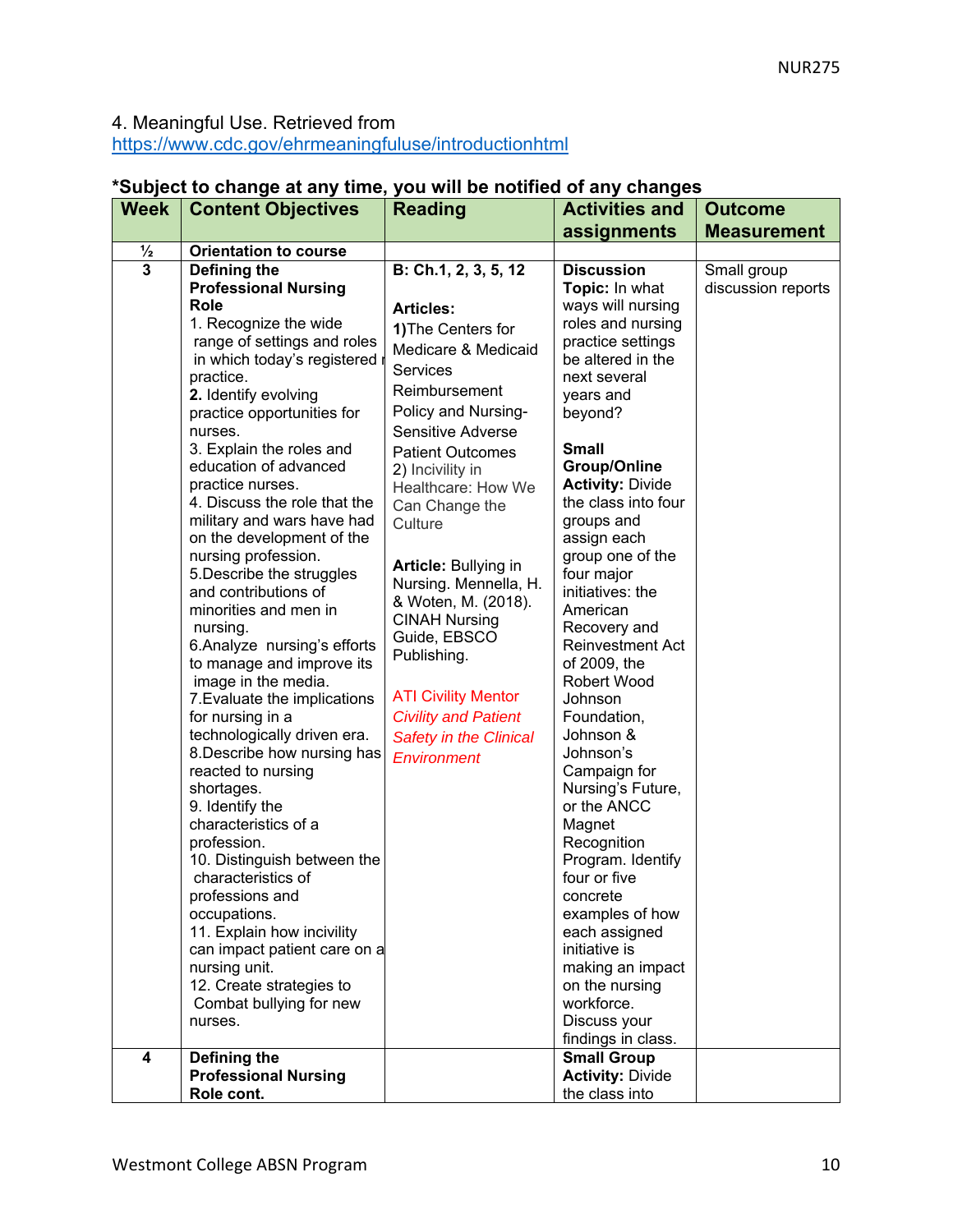|   | 13. Compare early           |                                | several small              |  |
|---|-----------------------------|--------------------------------|----------------------------|--|
|   | definitions                 |                                | groups, attempting         |  |
|   | of nursing with             |                                | to have as diverse         |  |
|   | contemporary                |                                | groups as possible.        |  |
|   | ones.                       |                                | What are some              |  |
|   | 14. Recognize the impact    |                                | personal needs             |  |
|   |                             |                                |                            |  |
|   | of historical, social,      |                                | often neglected by         |  |
|   | economic, and political     |                                | nursing students?          |  |
|   | events on evolving          |                                | What are some              |  |
|   | definitions of nursing.     |                                | ways to overcome           |  |
|   | 15. Differentiate between   |                                | these?                     |  |
|   | formal and informal         |                                |                            |  |
|   | socialization.              |                                |                            |  |
|   | 16. Identify factors that   |                                | <b>Discussion</b>          |  |
|   | influence an individual's   |                                | <b>Topic:</b> Why is it    |  |
|   | professional socialization. |                                | important to               |  |
|   | 17. Describe strategies to  |                                | discuss                    |  |
|   | ease the transition from    |                                | professional               |  |
|   | student to professional     |                                | boundaries?                |  |
|   | nurse.                      |                                |                            |  |
|   | 18. Differentiate between   |                                |                            |  |
|   | social and professional     |                                |                            |  |
|   | relationships.              |                                |                            |  |
|   | 19. Explore the role        |                                |                            |  |
|   | self-awareness plays in the |                                |                            |  |
|   | ability to use              |                                |                            |  |
|   | nonjudgmental acceptance    |                                |                            |  |
|   | as a helping technique.     |                                |                            |  |
|   | 20. Explain the concept of  |                                |                            |  |
|   | professional boundaries.    |                                |                            |  |
|   | 21. Discuss factors         |                                |                            |  |
|   | creating successful or      |                                |                            |  |
|   | unsuccessful                |                                |                            |  |
|   | communication.              |                                |                            |  |
|   | 22. Evaluate common core    |                                |                            |  |
|   | metrics used in hospitals   |                                |                            |  |
|   | linked to reimbursement.    |                                |                            |  |
| 5 | <b>Healthcare Reform</b>    | B: Ch. 8, 10, 13, 14           | <b>Online Activity:</b>    |  |
|   | 1. Recognize how            | <b>Article: IHI Triple Aim</b> | Assign students            |  |
|   | environmental factors such  |                                | to research the            |  |
|   | as family, culture, social  | <b>Article:</b>                | Arizona State              |  |
|   | support, social media and   | Meaningful Use.                | University                 |  |
|   | the Internet, and           | Retrieved from                 | College of                 |  |
|   |                             | https://www.cdc.gov            | Nursing and                |  |
|   | community                   | /ehrmeaningfuluse/             | Health                     |  |
|   | influence health.           | Introductionhtml               | Innovation's               |  |
|   | 2. Explain the significance |                                | Center for the             |  |
|   | of a wholistic approach to  |                                | Advancement of             |  |
|   | nursing care.               |                                | Evidence-Based             |  |
|   | 3. Apply Rosenstock's       | Article: Can payment           | Practice. Present          |  |
|   | health belief model and     | reform be social               | findings to the            |  |
|   | Bandura's theory of         | reform? The lure and           | class.                     |  |
|   | perceived self-efficacy to  | liabilities of the "Triple     |                            |  |
|   | personal health behaviors   | Aim". (2017).                  | <b>Small Group</b>         |  |
|   | and health behaviors of     | Tanenbaum, S.                  | <b>Activity: Different</b> |  |
|   | others.                     | Journal of Health              | cultures have              |  |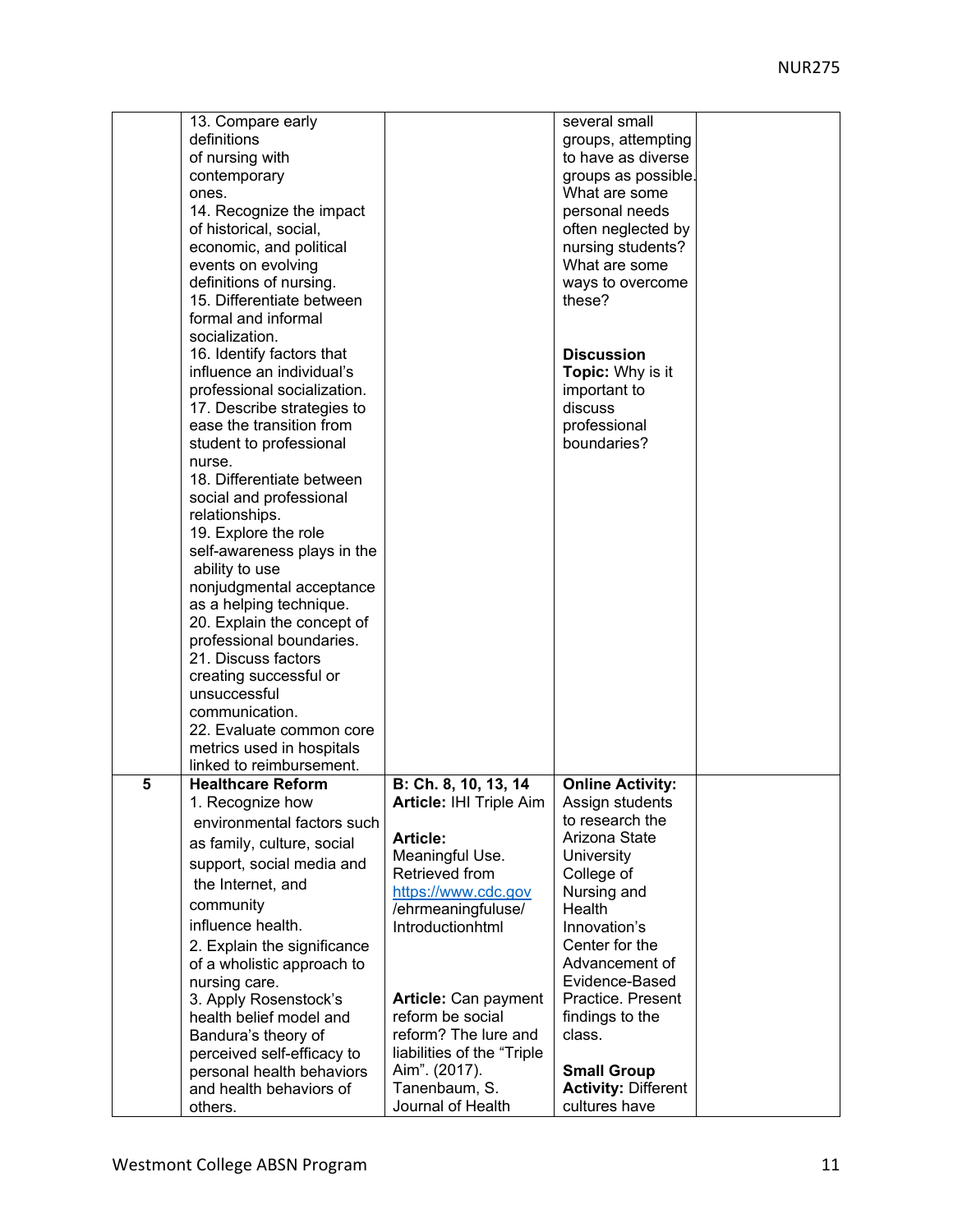|   | 4. Differentiate between                         | Politics, Policy & Law, | different rules. To  |                         |
|---|--------------------------------------------------|-------------------------|----------------------|-------------------------|
|   | beliefs and values.                              | 42(1), pg. 53-71.       | demonstrate this,    |                         |
|   | 5. Discuss the impact of                         |                         | have the students    |                         |
|   | beliefs and values on                            |                         | gather in small      |                         |
|   |                                                  |                         |                      |                         |
|   | nurses' professional                             |                         | groups and stand     |                         |
|   | behaviors.                                       |                         | up and get as        |                         |
|   | 6. Give examples of                              |                         | close together as    |                         |
|   | inductive and deductive                          |                         | makes them           |                         |
|   | reasoning.                                       |                         | comfortable.         |                         |
|   | Identify sources of support                      |                         | Have them take       |                         |
|   | for nursing research.                            |                         | note of how          |                         |
|   | 7. Discuss the roles of                          |                         | comfortable and      |                         |
|   | Nurses in research at                            |                         | close they can       |                         |
|   | various levels                                   |                         | get to their peers   |                         |
|   | of education.                                    |                         | before they          |                         |
|   | 8. Appraise the use of                           |                         | become               |                         |
|   | evidence-based practice in                       |                         | uncomfortable.       |                         |
|   | nursing.                                         |                         | Compare this with    |                         |
|   |                                                  |                         | others in the        |                         |
|   |                                                  |                         | group and in the     |                         |
|   |                                                  |                         | room. Are there      |                         |
|   |                                                  |                         | differences? How     |                         |
|   |                                                  |                         | does it feel to      |                         |
|   |                                                  |                         | stand 2 feet, 5      |                         |
|   |                                                  |                         | feet, and 10 feet    |                         |
|   |                                                  |                         | away from a total    |                         |
|   |                                                  |                         | stranger? Does       |                         |
|   |                                                  |                         | the size of the      |                         |
|   |                                                  |                         | other individual     |                         |
|   |                                                  |                         |                      |                         |
|   |                                                  |                         |                      |                         |
|   |                                                  |                         | make a               |                         |
|   |                                                  |                         | difference?          |                         |
| 6 | <b>Healthcare Reform cont.</b>                   |                         | <b>Discussion</b>    | <b>Triple Aim paper</b> |
|   | 9. Discuss the three areas                       |                         | <b>Topic:</b> Why do | due                     |
|   | of Triple Aim and how it                         |                         | health care          |                         |
|   | impacts healthcare.                              |                         | professionals        |                         |
|   | 10. Explain how the EMR                          |                         | focus on physical    |                         |
|   | promotes evidence-based                          |                         | aspects or needs     |                         |
|   | best practices.                                  |                         | of a patients'       |                         |
|   | 11. Explain behavioral                           |                         | illness when, for    |                         |
|   | responses to illness and                         |                         | the patient,         |                         |
|   | what influences these                            |                         | emotions may be      |                         |
|   | behaviors.                                       |                         | a greater            |                         |
|   | 12. Discuss the influence of                     |                         | concern?             |                         |
|   | culture on illness behaviors.                    |                         |                      |                         |
|   | 13. Describe the                                 |                         | Activity: In class,  |                         |
|   | characteristics of the                           |                         | give students 2      |                         |
|   | culturally competent nurse.                      |                         | minutes to write     |                         |
|   | 14. Explain the physical,                        |                         | their individual     |                         |
|   | emotional, and cognitive                         |                         | opinions as to       |                         |
|   | effects of stress.                               |                         | what would occur     |                         |
|   | 15. Discuss how family                           |                         | if the US health     |                         |
|   | functioning is altered                           |                         | care system          |                         |
|   | during illness.                                  |                         | shifted emphasis     |                         |
|   | 16. Relate two major                             |                         | from illness to      |                         |
|   | mechanisms used to<br>maintain quality in health |                         | health promotion.    |                         |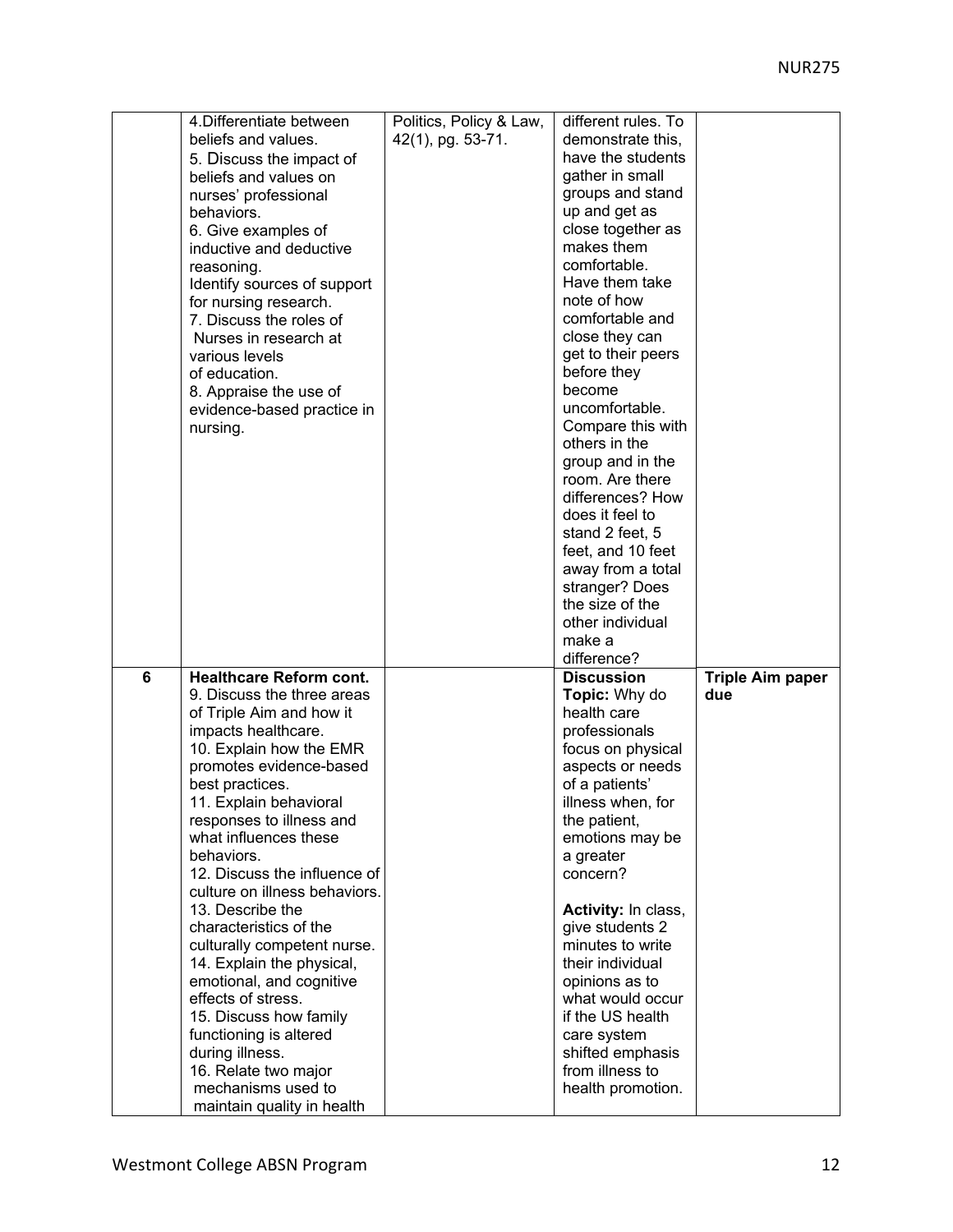|                | care agencies.                     |                           | Discuss in class.                     |  |
|----------------|------------------------------------|---------------------------|---------------------------------------|--|
|                | 17. Explain how disparities        |                           | Collect papers.                       |  |
|                | in health care disproportion:      |                           |                                       |  |
|                | affect minority and poor           |                           |                                       |  |
|                | populations.                       |                           |                                       |  |
|                | 18 Identify the key                |                           |                                       |  |
|                | members of the                     |                           |                                       |  |
|                | interprofessional health           |                           |                                       |  |
|                | care team and explain              |                           |                                       |  |
|                | what each contributes.             |                           |                                       |  |
|                | 19. Explain the economic           |                           |                                       |  |
|                | principles of supply and           |                           |                                       |  |
|                | demand, free-market                |                           |                                       |  |
|                | economies, and price               |                           |                                       |  |
|                | sensitivity and discuss            |                           |                                       |  |
|                | their relevance to health          |                           |                                       |  |
|                | care costs.                        |                           |                                       |  |
|                | 20. Describe current               |                           |                                       |  |
|                | methods of payment for             |                           |                                       |  |
|                | health care.                       |                           |                                       |  |
| $\overline{7}$ | <b>Nursing Education and</b>       | B: Ch. 4, 11              | <b>Discussion</b>                     |  |
|                | <b>Healthcare Ethics</b>           | B&N: Ch. 2, 3, 4, 5       | Topic: Why might                      |  |
|                | 1. Discuss program options         |                           | a BSN program                         |  |
|                | for registered nurses and          | <b>Article: Evidence-</b> | choose one                            |  |
|                | students with non-nursing          | based practice            | accrediting                           |  |
|                | bachelor's degrees.                | integration in hospital   |                                       |  |
|                | 2. Differentiate between           | wards-The                 | agency over the<br>other (ACEN vs.    |  |
|                | licensed practical/vocational      | complexities and          | CCNE)?                                |  |
|                |                                    |                           |                                       |  |
|                | nurses and registered<br>nurses.   | challenges in             | <b>Discussion</b>                     |  |
|                | 3. Differentiate between           | achieving evidence-       |                                       |  |
|                |                                    | based practice in         | Topic: Why do                         |  |
|                | associate degree and               | clinical nursing.         | you think the                         |  |
|                | bachelor's degree<br>education.    | Renolen, A.,              | most popular                          |  |
|                | 4. Define accreditation and        | Hjalmhult, E., Hoye,      | advanced role                         |  |
|                |                                    | S, Danbolt, L.J. &        | preparation is the                    |  |
|                | analyze its influence on the       | Kirkevold, M. (2019).     | Advanced<br>Practice Nurse            |  |
|                | quality and effectiveness of       | Doi:10.1002/nop2.259      |                                       |  |
|                | nursing education programs         |                           | Practitioner?                         |  |
|                | 5. Discuss<br>recommendations      |                           |                                       |  |
|                | of the Institute of Medicine       |                           | <b>Ethical paper:</b><br>Consider the |  |
|                | and major nursing                  |                           | pro's and con's of                    |  |
|                |                                    |                           |                                       |  |
|                | organizations regarding            |                           | ethics, weighing                      |  |
|                | transforming nursing<br>education. |                           | the ethical                           |  |
|                |                                    |                           | principles studied                    |  |
|                | 6. List Quality and Safety         |                           | in class, for those                   |  |
|                | <b>Education in Nursing</b>        |                           | that are favored                      |  |
|                | (QSEN)                             |                           | and sacrificed in                     |  |
|                | competencies.                      |                           | each situations.                      |  |
|                | 7. Define Interprofessional        |                           | Read the case                         |  |
|                | Education (IPE) and                |                           | presentation on                       |  |
|                | describe its importance in         |                           | Pg. 55 and                            |  |
|                | health care today.                 |                           | answer the                            |  |
|                | 8. Define critical thinking        |                           | questions in a                        |  |
|                | and its importance in              |                           | narrative format                      |  |
|                | nursing.                           |                           | following APA                         |  |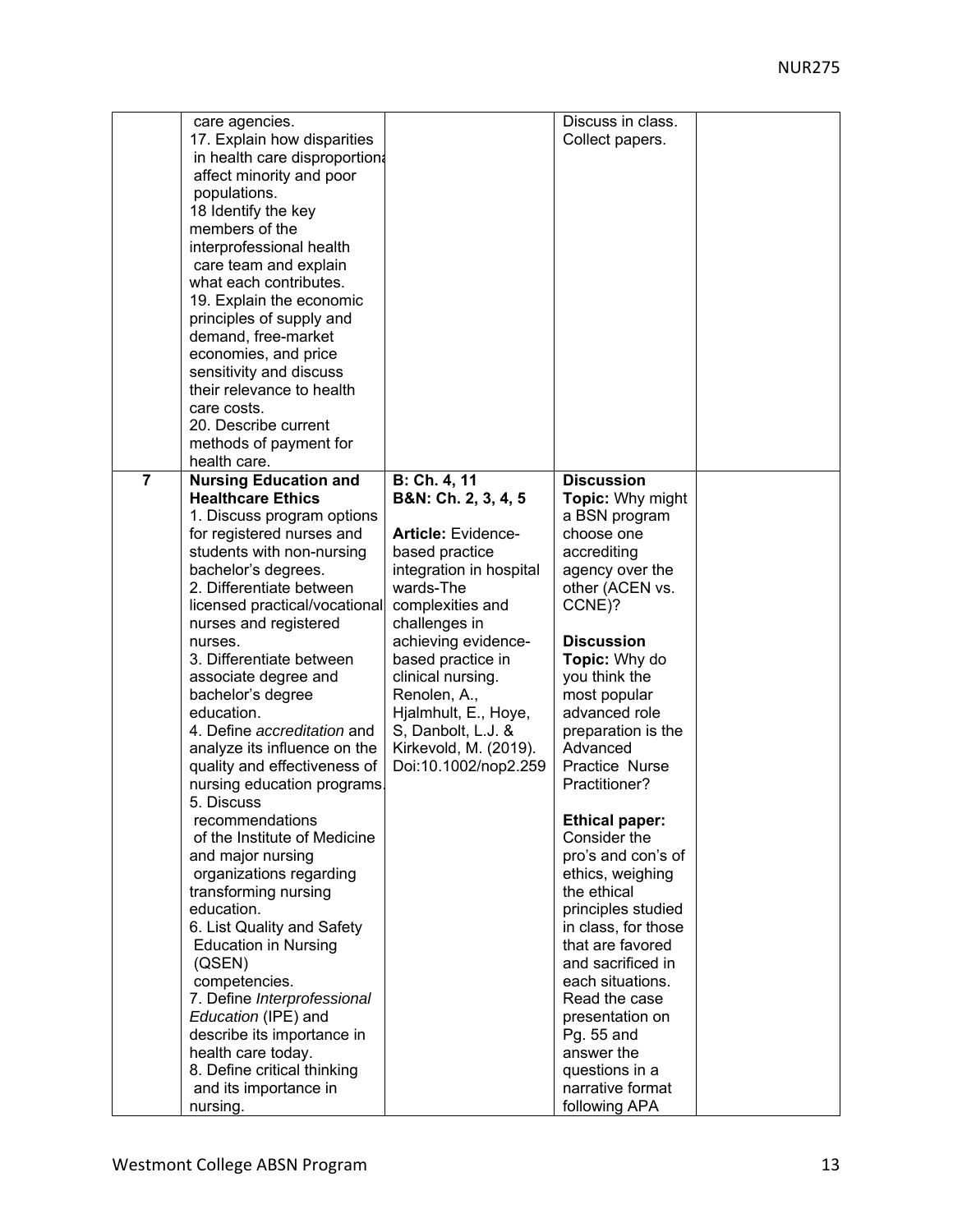|   | 9. Contrast the                | guidelines and       |                        |
|---|--------------------------------|----------------------|------------------------|
|   | characteristics of "novice     | including an         |                        |
|   | thinking" with those of        | introduction and     |                        |
|   | "expert thinking."             | conclusion.          |                        |
|   | 10. Explain the important      | Identify all ethical |                        |
|   | of best practices to           | principles in this   |                        |
|   |                                | case and decide      |                        |
|   | improve quality patient        | which were           |                        |
|   | care.                          |                      |                        |
|   |                                | favored and          |                        |
|   |                                | which were           |                        |
|   |                                | sacrificed. How      |                        |
|   |                                | do you feel about    |                        |
|   |                                | the inexperienced    |                        |
|   |                                | nurses in this       |                        |
|   |                                | case and their       |                        |
|   |                                | critical thinking.   |                        |
|   |                                | How will you         |                        |
|   |                                | prevent              |                        |
|   |                                | something like       |                        |
|   |                                | this happening in    |                        |
|   |                                | your practice.       |                        |
| 8 | <b>Healthcare Ethics Cont.</b> | Individual work:     | <b>ATI Learning</b>    |
|   | 11. Define critical thinking   | Devise a personal    | <b>System Practice</b> |
|   | and its importance in          | plan to use in       | Quiz                   |
|   | nursing.                       | developing sound     | <b>Pharmacology</b>    |
|   | 12. Contrast the               | clinical judgment    |                        |
|   | characteristics of "novice     | considering your     |                        |
|   | thinking" with those of        | moral values and     |                        |
|   |                                |                      |                        |
|   | "expert thinking."             | understanding of     |                        |
|   | 13. Define clinical judgment   | ethical principles.  |                        |
|   | developed.                     |                      |                        |
|   | 14. Discuss the                |                      |                        |
|   | importance of ethics in        |                      |                        |
|   | healthcare.                    |                      |                        |
|   | 15. Compare and contrast       |                      |                        |
|   | utilitarianism (teleological   |                      |                        |
|   | theory) and deontology         |                      |                        |
|   | theories.                      |                      |                        |
|   | 16. Explain the ethical        |                      |                        |
|   | principles of autonomy as      |                      |                        |
|   | it relates to informed         |                      |                        |
|   | consent.                       |                      |                        |
|   | 17. Examine beneficence        |                      |                        |
|   | as it relates to nursing       |                      |                        |
|   | practice.                      |                      |                        |
|   | 18. Interpret                  |                      |                        |
|   | nonmaleficience when           |                      |                        |
|   | teaching patients about        |                      |                        |
|   | medication side effects.       |                      |                        |
|   | 19. Appraise the principle     |                      |                        |
|   | of justice as it relates to    |                      |                        |
|   | the delivery of healthcare     |                      |                        |
|   | goods and service.             |                      |                        |
|   | 20. Differentiate between      |                      |                        |
|   | personal, societal,            |                      |                        |
|   | professional,                  |                      |                        |
|   |                                |                      |                        |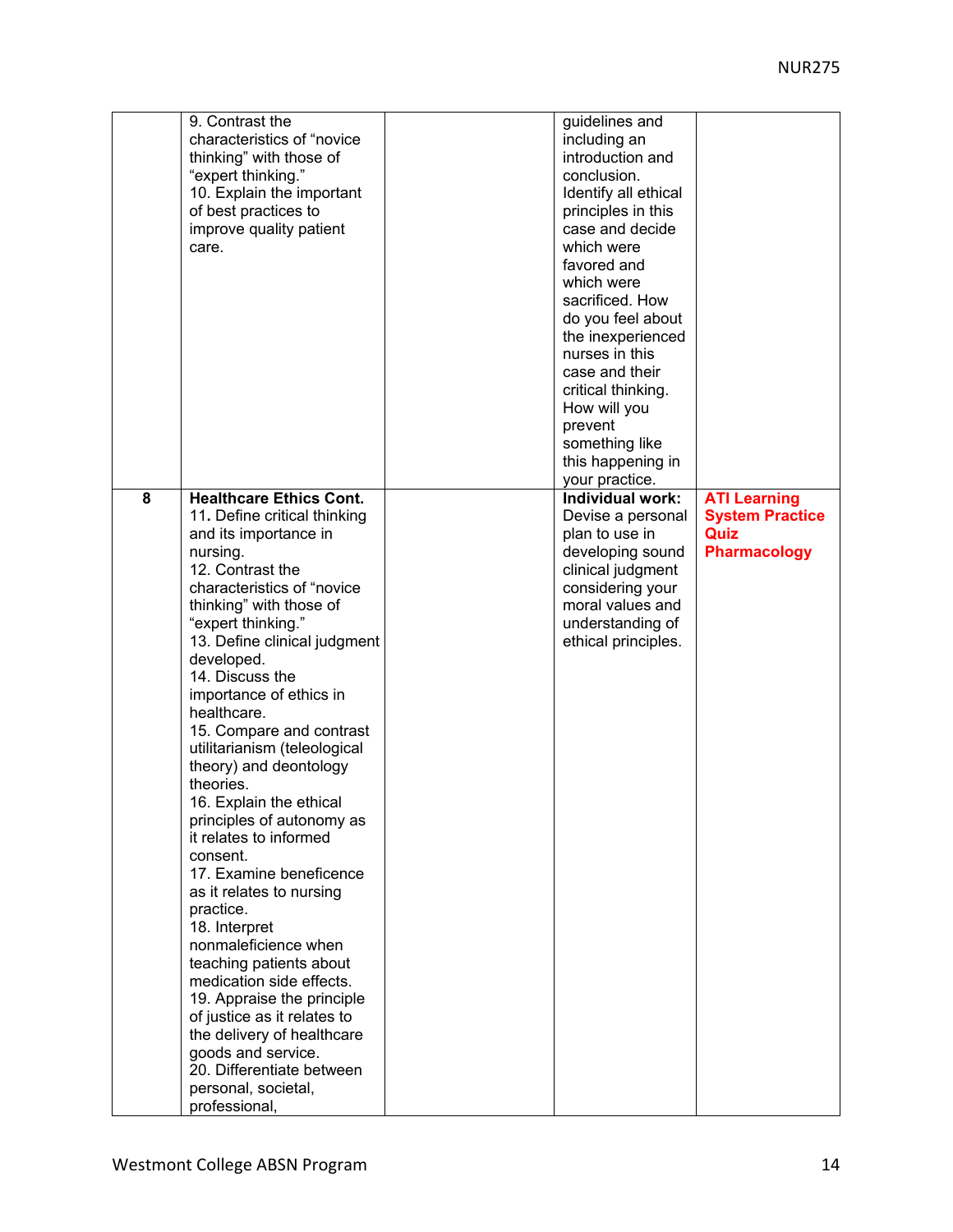|    | organizational, and moral<br>values.<br>21. Evaluate the<br>interaction between                                                                                                                                                                                                                                                                                                                                                                                                                                                                                                                                                                                                                                            |                                                                                                                                           |                                                                                                                                                                                                                                       |                                                                                                              |
|----|----------------------------------------------------------------------------------------------------------------------------------------------------------------------------------------------------------------------------------------------------------------------------------------------------------------------------------------------------------------------------------------------------------------------------------------------------------------------------------------------------------------------------------------------------------------------------------------------------------------------------------------------------------------------------------------------------------------------------|-------------------------------------------------------------------------------------------------------------------------------------------|---------------------------------------------------------------------------------------------------------------------------------------------------------------------------------------------------------------------------------------|--------------------------------------------------------------------------------------------------------------|
|    | personal and patient<br>values.<br>22. Compare and contrast                                                                                                                                                                                                                                                                                                                                                                                                                                                                                                                                                                                                                                                                |                                                                                                                                           |                                                                                                                                                                                                                                       |                                                                                                              |
|    | approaches to moral<br>development.                                                                                                                                                                                                                                                                                                                                                                                                                                                                                                                                                                                                                                                                                        |                                                                                                                                           |                                                                                                                                                                                                                                       |                                                                                                              |
| 9  | Professionalism,<br>Decision making, and<br><b>Informatics</b>                                                                                                                                                                                                                                                                                                                                                                                                                                                                                                                                                                                                                                                             | B&N: Ch. 6, 7, 9, 10<br><b>ANA Code of Ethics</b>                                                                                         | Group<br>discussion:                                                                                                                                                                                                                  | <b>ATI Learning</b><br><b>System Practice</b><br>Quiz:                                                       |
|    | 1. Discuss contemporary<br>codes of nursing ethics.<br>2. Evaluate the importance<br>of compassionate caring to<br>the professional of<br>nursing.<br>3. Examine the<br>relationship between<br>accountability and<br>professional status.<br>4. Differentiate between<br>ethical dilemmas, moral<br>uncertainty, practical<br>dilemmas, moral distress,<br>moral outrage, and moral<br>reckoning.<br>5. Analyze similarities<br>between the nursing<br>process and ethical<br>decision making.<br>6. Practice ethical<br>decision-making to clinical<br>cases.<br>7. Discuss relationships<br>and potential conflicts that<br>nurses face in the<br>professional realm.<br>8. Appraise the nurse's<br>primary obligation. |                                                                                                                                           | Review the ANA<br>Code of Ethics<br>and its practical<br>use in nursing<br>today. Review<br>workplace<br>conditions,<br>engage in<br>conversation with<br>diverse nurses<br>and their<br>experiences.<br>Report out to<br>classmates. | <b>Pharmacology</b><br><b>Final</b>                                                                          |
| 10 | <b>Decision making</b><br>9. Discuss the impact of<br>technology on nursing and<br>healthcare.<br>10. Describe legal issues<br>associated with health<br>care technology.<br>11. Recognize the                                                                                                                                                                                                                                                                                                                                                                                                                                                                                                                             | <b>ATI</b><br>Engage<br><b>Fundamentals Unit:</b><br>Foundational<br><b>Concepts of Nursing</b><br><b>Practice</b><br>Module: Informatics |                                                                                                                                                                                                                                       | <b>ATI CMS</b><br><b>Pharmacology</b><br><b>Practice A</b><br><b>Assessment and</b><br><b>Focused Review</b> |
|    | importance of informatics<br>in nursing and best<br>practices.<br>12. Analyze the benefit of<br>technology in optimizing<br>the nurse's role in                                                                                                                                                                                                                                                                                                                                                                                                                                                                                                                                                                            |                                                                                                                                           |                                                                                                                                                                                                                                       |                                                                                                              |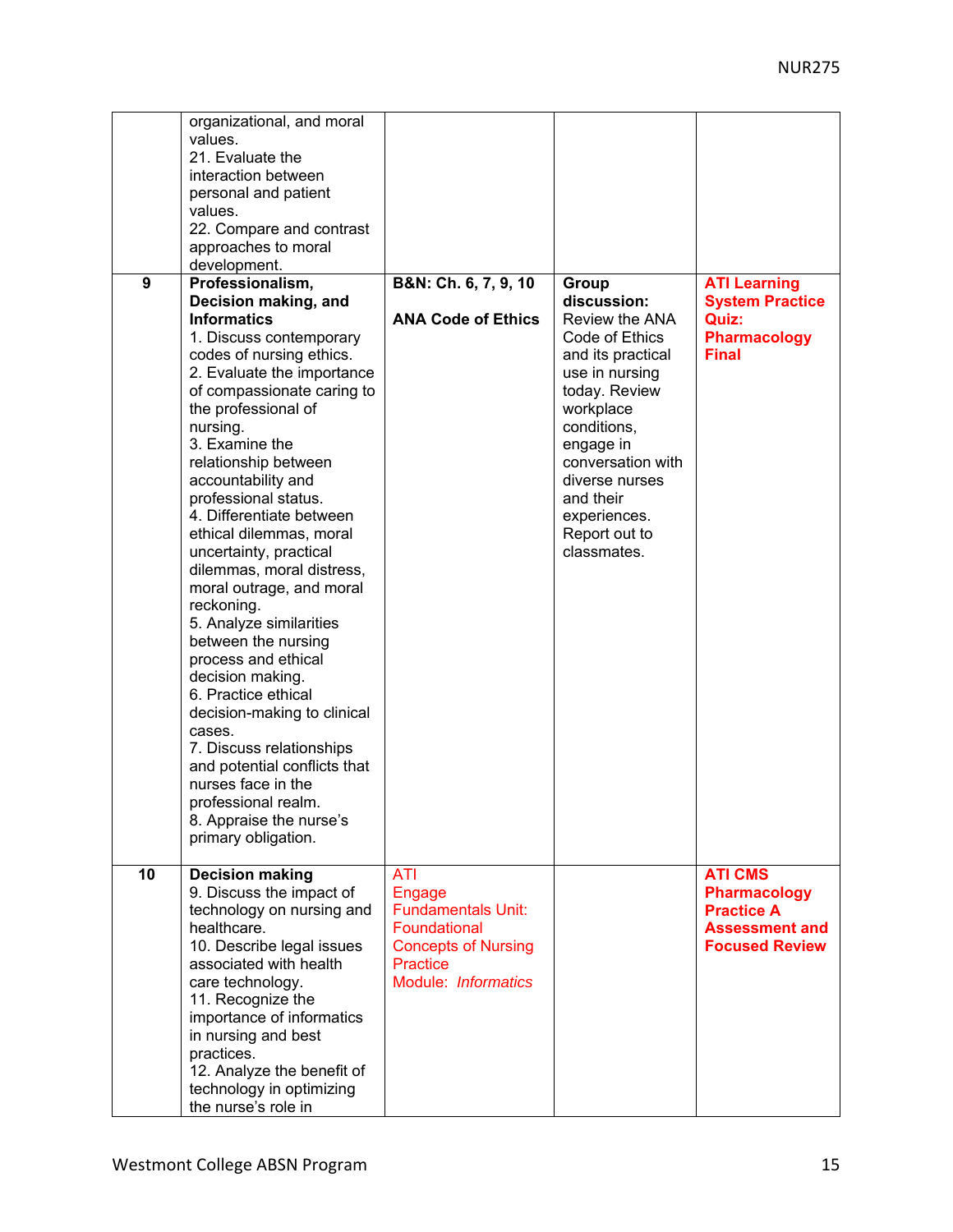|    | interprofessional             |                    |                                |                      |
|----|-------------------------------|--------------------|--------------------------------|----------------------|
|    | collaboration.                |                    |                                |                      |
|    | 14. Evaluate the              |                    |                                |                      |
|    | challenges and issues         |                    |                                |                      |
|    | related to the use of         |                    |                                |                      |
|    | internet resources used by    |                    |                                |                      |
|    | patients.                     |                    |                                |                      |
|    | 15. Appraise the use of       |                    |                                |                      |
|    | telehealth for patients in    |                    |                                |                      |
|    | rural or remote areas.        |                    |                                |                      |
|    | 16. Create cyber security     |                    |                                |                      |
|    | as a best practice in         |                    |                                |                      |
|    | telehealth, telehealth        |                    |                                |                      |
|    | nursing, and telemedicine.    |                    |                                |                      |
| 11 | <b>Advocating for Policy</b>  | B: Ch. 15, 16      | <b>Online Activity:</b>        |                      |
|    | Change                        | B&N: Ch. 13, 14,15 | Research and                   |                      |
|    | 1. Discuss why professions    |                    | identify recent                |                      |
|    | have associations.            |                    | legislation that               |                      |
|    | 2. Demonstrate an             |                    | has affected                   |                      |
|    | understanding of the          |                    | nursing and                    |                      |
|    | complex role that             |                    | nurses, the                    |                      |
|    | associations play in the      |                    | nursing                        |                      |
|    | profession and in society.    |                    | profession, or                 |                      |
|    | nurses.                       |                    | nursing                        |                      |
|    | 3. Analyze how nurses can     |                    | associations.                  |                      |
|    | become involved in politics   |                    | Which interests                |                      |
|    | and policy development at     |                    | you the most?                  |                      |
|    | the levels of citizen,        |                    | <b>Briefly share</b>           |                      |
|    | activist, and politician.     |                    | student findings               |                      |
|    | 4. Explain how organized      |                    | in the next class.             |                      |
|    | nursing is involved in        |                    |                                |                      |
|    | political activities designed |                    | <b>Policy Paper:</b>           |                      |
|    | to strengthen professional    |                    | Find a healthcare              |                      |
|    | nursing and influence         |                    | policy of interest             |                      |
|    | health policy.                |                    | to you.                        |                      |
|    | 5. Describe the major         |                    | 1. Healthcare and              |                      |
|    | challenges facing the         |                    | access to the                  |                      |
|    | profession of nursing.        |                    | <b>LGBTQ</b>                   |                      |
|    | 6. List ways that nurses can  |                    | population                     |                      |
|    | protect the image of          |                    | 2. Childhood                   |                      |
|    | nursing.                      |                    | obesity                        |                      |
|    | 7. Describe how incivility    |                    | 3. Care of the                 |                      |
|    | escalates along a             |                    | Veteran with                   |                      |
|    | continuum.                    |                    | PTSD or TBI                    |                      |
|    | 8. Explain how nursing's      |                    | 4. Assisted                    |                      |
|    | role in caring for the        |                    | Suicide                        |                      |
|    | environment is related to     |                    | 5. Other topic                 |                      |
|    | health.                       |                    | approved by                    |                      |
|    | 9. Describe four major        |                    | faculty                        |                      |
|    | components of the             |                    | *See full                      |                      |
|    | <b>American Nurses</b>        |                    | instructions in                |                      |
|    | Association's Health          |                    | syllabus                       |                      |
|    | System Reform Agenda.         |                    |                                |                      |
| 12 | <b>Advocating for Policy</b>  |                    | <b>Class</b>                   | <b>Ethical paper</b> |
|    | <b>Change Cont.</b>           |                    | discussion:<br>What can nurses | due                  |
|    |                               |                    |                                |                      |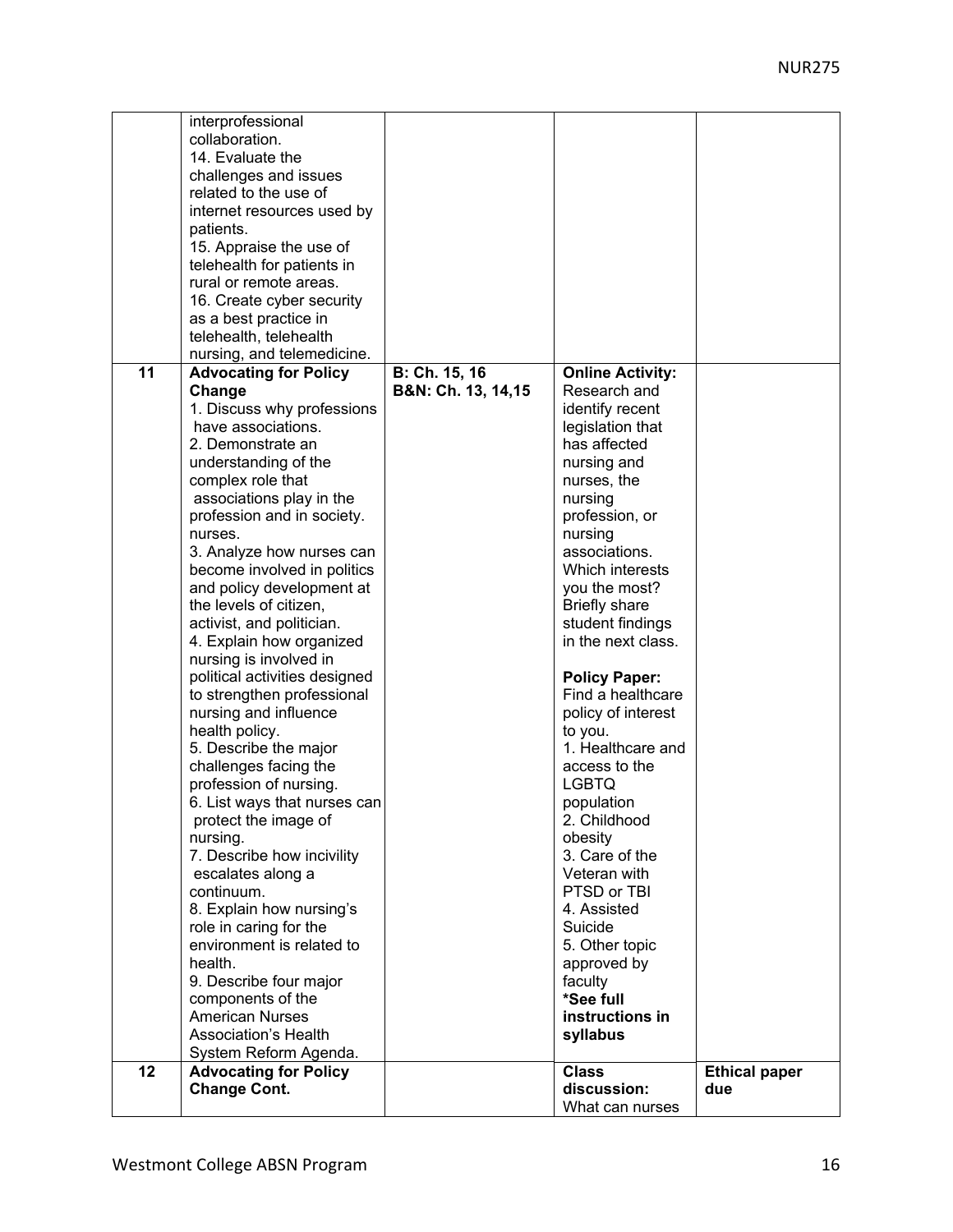|    | 10. Discuss the role and<br>ethical responsibility of<br>nursing in addressing<br>local, national, and global<br>environmental issues.<br>11. Examine the impact on<br>vulnerable populations of<br>global humanitarians and<br>health crises.<br>12. Evaluate the<br>challenges of accessibility<br>and financing facing health<br>care delivery systems<br>around the world.<br>13. Reflect on political<br>issues related to<br>healthcare that are<br>important to you.<br>14. Analyze the health<br>policy process and how<br>nursing can be beneficial.<br>15. Examine the role of<br>nursing associations and<br>organizations as strength<br>in policy making.<br>16. Discuss the role of<br>economics in healthcare.<br>17. Examine how nurses<br>and resources play a part<br>in healthcare economics.<br>18. Compare and contrast<br>the argument of futile care. |                    | and other<br>healthcare<br>providers do on a<br>day-to-day basis<br>to contain costs?<br>What delivery<br>systems may<br>benefit<br>economics better<br>than others? | <b>ATI CMS</b><br><b>Pharmacology</b><br><b>Practice B</b><br><b>Assessment and</b><br><b>Focused Review</b> |
|----|------------------------------------------------------------------------------------------------------------------------------------------------------------------------------------------------------------------------------------------------------------------------------------------------------------------------------------------------------------------------------------------------------------------------------------------------------------------------------------------------------------------------------------------------------------------------------------------------------------------------------------------------------------------------------------------------------------------------------------------------------------------------------------------------------------------------------------------------------------------------------|--------------------|----------------------------------------------------------------------------------------------------------------------------------------------------------------------|--------------------------------------------------------------------------------------------------------------|
| 13 | Diversity in our World<br>1. Discuss how social<br>conditions such as<br>poverty, homelessness,<br>food insecurity, sexual<br>violence, human<br>trafficking, an incasing<br>elderly population, racism,<br>and ethnic inequities affect<br>heath.<br>2. Apply the concept of<br>justice to vulnerable<br>populations, elaborating<br>on the implication for<br>society and the health care<br>system.<br>3. Analyze evidence of<br>victim blaming within the<br>healthcare system.<br>4. Examine the nurse's<br>role of advocacy and<br>nonviolence in the care of<br>vulnerable populations.                                                                                                                                                                                                                                                                               | B&N Ch. 16, 17,18, |                                                                                                                                                                      |                                                                                                              |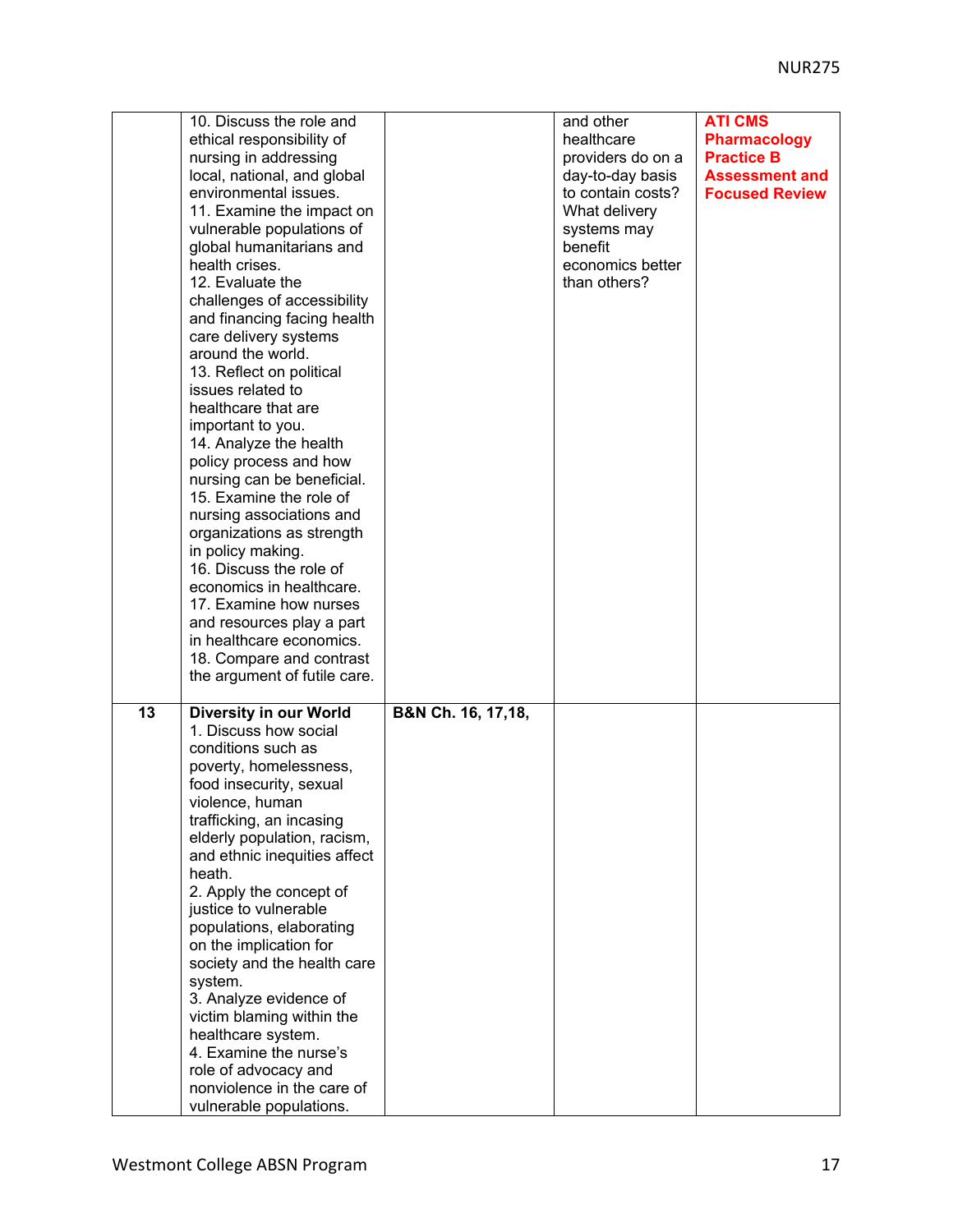| 5. Discuss how ethics<br>relates to gender issues in<br>nursing.<br>6. Relate how stereotyping<br>and gender bias affect the<br>nursing workforce.<br>7. Examine issues in the<br>healthcare of the LGBTQ+<br>individuals.<br>8. Summarize the factors<br>associated with cultural<br>sensitivity within nursing.<br>9. Evaluate approaches for<br>dealing with transcultural<br>issues in nursing.<br>10. Compare the<br>relationship between<br>spirituality and religion.<br>11. Create a culturally<br>sensitive approach to<br>providing compassionate<br>care to diverse populations<br>at all levels of care and in<br>all care settings. |                            |                                                                                                                   |                                                                                |
|--------------------------------------------------------------------------------------------------------------------------------------------------------------------------------------------------------------------------------------------------------------------------------------------------------------------------------------------------------------------------------------------------------------------------------------------------------------------------------------------------------------------------------------------------------------------------------------------------------------------------------------------------|----------------------------|-------------------------------------------------------------------------------------------------------------------|--------------------------------------------------------------------------------|
| and Legal Issues in<br><b>Nursing</b><br>1. Recognize the impact of<br>historical, social, economic,<br>and political events on<br>evolving definitions of<br>nursing.<br>3. Understand how<br>students' initial images of<br>nursing are transformed<br>through professional<br>education and experiences.<br>4. Differentiate between<br>formal and informal<br>socialization.<br>5. Examine factors that<br>influence an individual's<br>professional socialization.<br>6. Analyze two                                                                                                                                                        | <b>B&amp;N: Ch. 19, 20</b> | discussion:<br>Discuss the<br>relationship of<br>empowerment,<br>principled<br>behavior, and<br>nursing practice. | <b>ATI CMS</b><br><b>Proctored</b><br><b>Assessment</b><br><b>Pharmacology</b> |
| developmental models of<br>professional socialization<br>and explain how they are<br>used.<br>7. Evaluate strategies to<br>ease the transition from<br>student to professional<br>nurse.                                                                                                                                                                                                                                                                                                                                                                                                                                                         |                            |                                                                                                                   |                                                                                |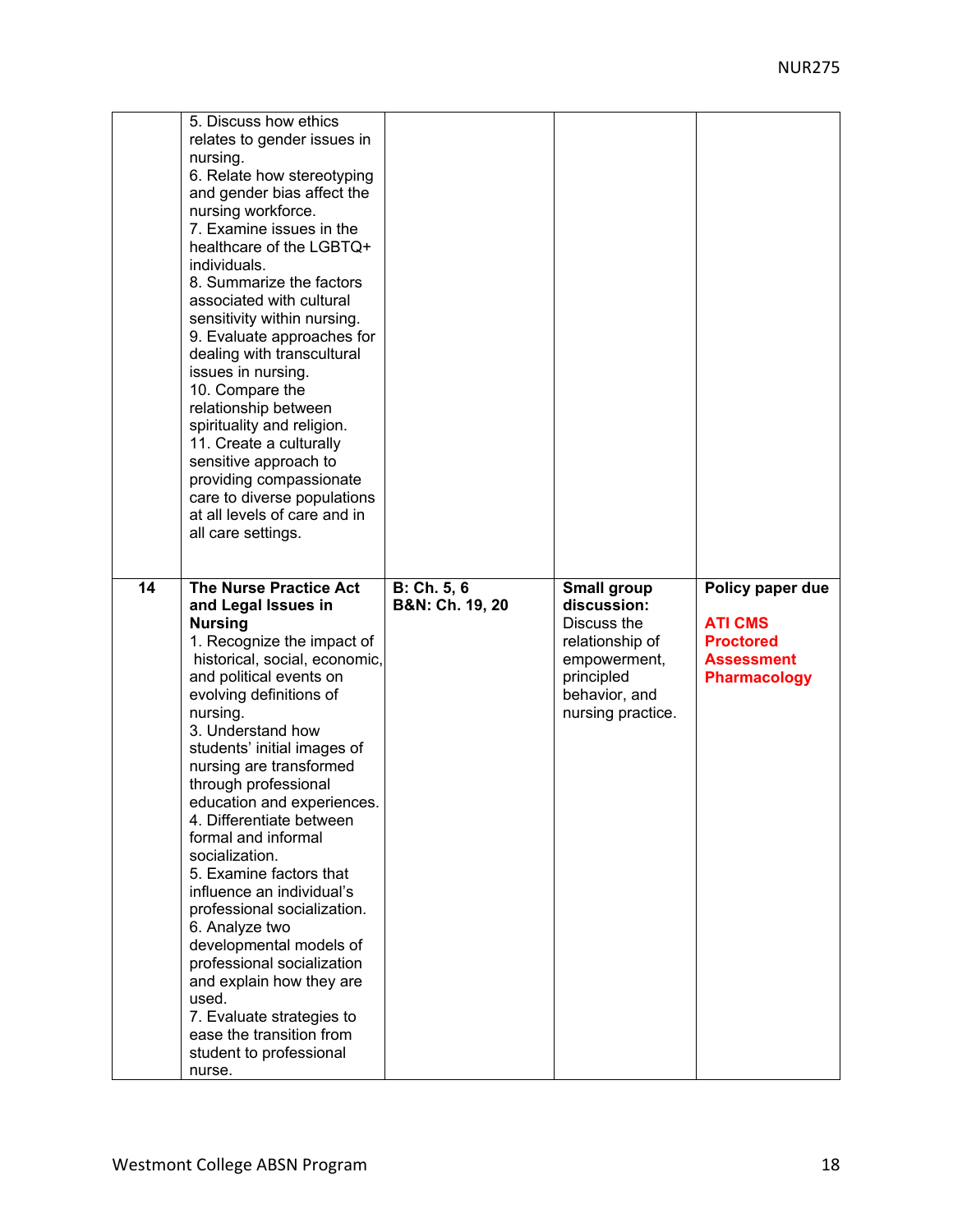|    | 8. Examine the concepts    |  |  |
|----|----------------------------|--|--|
|    | of power and               |  |  |
|    | empowerment in nursing.    |  |  |
|    | 9. Appraise personal       |  |  |
|    | empowerment and its        |  |  |
|    | importance in your role    |  |  |
|    | especially for policy      |  |  |
|    | advocacy.                  |  |  |
|    | 10. Evaluate own           |  |  |
|    | relationship of            |  |  |
|    | empowerment, principled    |  |  |
|    | behavior, and nursing      |  |  |
|    | practice.                  |  |  |
|    | 11. Examine the meaning    |  |  |
|    | of patient empowerment     |  |  |
|    | and relate it to patient-  |  |  |
|    | centered, compassionate    |  |  |
|    | care.                      |  |  |
|    | 12. Identify and examine   |  |  |
|    | nurse attitudes that       |  |  |
|    | enhance or block patient   |  |  |
|    | empowerment.               |  |  |
|    | 13. Create situations that |  |  |
|    | foster patient             |  |  |
|    | empowerment.               |  |  |
|    | 14. Explore the importance |  |  |
|    | of understanding           |  |  |
|    | dependent, independent,    |  |  |
|    | and interdependent         |  |  |
|    | nursing care according to  |  |  |
|    | the Nurse Practice Act.    |  |  |
| 15 | <b>Group presentations</b> |  |  |
| 16 | <b>Group presentations</b> |  |  |

Topic Papers: All papers will be written in APA format. Papers are 5-7 pages long excluding the cover and reference pages. Resources should be peer reviewed nursing journal articles from reputable sources with the last 5 years with the exception of classic pieces of literature.

Paper will be submitted to Turnitin prior to submission for a grade.

Use grading rubric to ensure you have addressed all elements of the paper.

Topic 1: Triple Aim Paper due week 4 Topic 2: Ethic's Paper due week 10 Topic 3: Policy Paper due week 13

#### **Triple Aim Paper Instructions:**

1. Provide a comprehensive historical perspective of the Triple Aim Initiative. Explain the three goals of Triple Aim.

2. What was the main goal of Triple Aim and how was it implemented?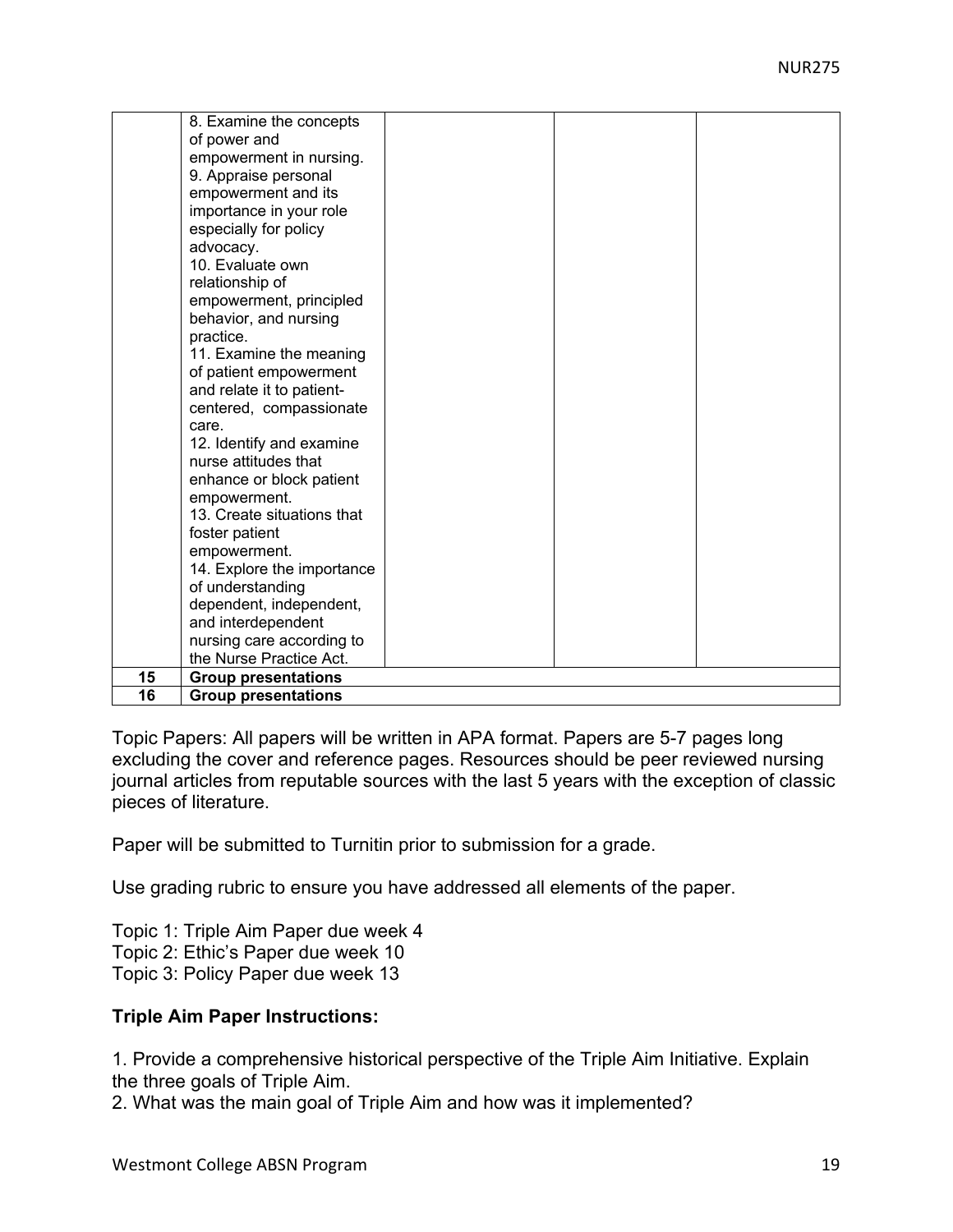3. Describe the success or failure of Triple Aim and include your understanding of why it either failed or was successful.

4. A fourth goal was added to the Triple Aim. What was it and how does it impact nursing and the overall initiative?

5. Ensure your paper has a introduction, body, and conclusion and is written in APA format with citations and a reference page.

|                                                                                                                                                       | Levels of achievement                                                                                                                                                     |                                                                                                                                                                                                        |                                                                                                                                                                              |                                                                                                                                                       |                         |  |
|-------------------------------------------------------------------------------------------------------------------------------------------------------|---------------------------------------------------------------------------------------------------------------------------------------------------------------------------|--------------------------------------------------------------------------------------------------------------------------------------------------------------------------------------------------------|------------------------------------------------------------------------------------------------------------------------------------------------------------------------------|-------------------------------------------------------------------------------------------------------------------------------------------------------|-------------------------|--|
| Criteria                                                                                                                                              | 25 points                                                                                                                                                                 | 20 points                                                                                                                                                                                              | 15 points                                                                                                                                                                    | 10 points                                                                                                                                             | Assign-<br>ed<br>points |  |
| Describe the<br>historical<br>perspective<br>of the Triple<br>Aim.<br><b>Identifies and</b><br>discusses<br>the three<br>main goals of<br>Triple Aim. | Comprehensive<br>discussion<br>about the<br>history of Triple<br>Aim including<br>who, why, and<br>how. Provides<br>insight into the<br>three goals of<br>the Triple Aim. | Well written<br>discussion<br>including<br>most of the<br>history of<br>the Triple<br>Aim.<br><b>Identifies</b><br>the three<br>goals with<br>minimum<br>added<br>insight.                             | <b>Basic</b><br>discussion<br>of the<br>history of<br><b>Triple Aim</b><br>but omits<br>insights into<br>the goals.                                                          | <b>Brief</b><br>discussion of<br>the Triple<br>Aim. Unable<br>to ascertain<br>understandi-<br>ing of the<br>topic from the<br>written<br>information. | /25                     |  |
| Comprehen-<br>sive<br>discussion of<br>the main<br>reason the<br><b>Triple Aim</b><br>was<br>implemented                                              | Provides<br>comprehensive<br>discussion of<br>why Triple Aim<br>was<br>implemented<br>and the<br>relationship of<br>The Centers for<br>Medicare and<br>Medicaid.          | <b>Describes</b><br>the basics<br>of why the<br><b>Triple Aim</b><br>was<br>developed<br>but only<br>briefly<br>explains<br>the<br>implement-<br>ation and<br>supporting<br>govern-<br>ment<br>agency. | <b>Brief</b><br>description<br>of the<br>reasons for<br>Triple Aim,<br>however<br>body of<br>paper is not<br>developed<br>fully to<br>ascertain<br>an<br>understand-<br>ing. | Disorganized<br>thoughts<br>about Triple<br>Aim, omits<br>main<br>concepts of<br>why Triple<br>Aim was<br>implemented                                 | /25                     |  |
| Quadruple<br>Aim and the<br>success or                                                                                                                | Comprehensive<br>discussion<br>including the<br>purpose of the                                                                                                            | Well-<br>developed<br>discussion<br>on the                                                                                                                                                             | <b>Basic</b><br>information<br>given about<br><b>Triple Aim</b>                                                                                                              | Disorganized<br>thoughts,<br>unable to<br>ascertain                                                                                                   | /25                     |  |

#### **Grading Rubric**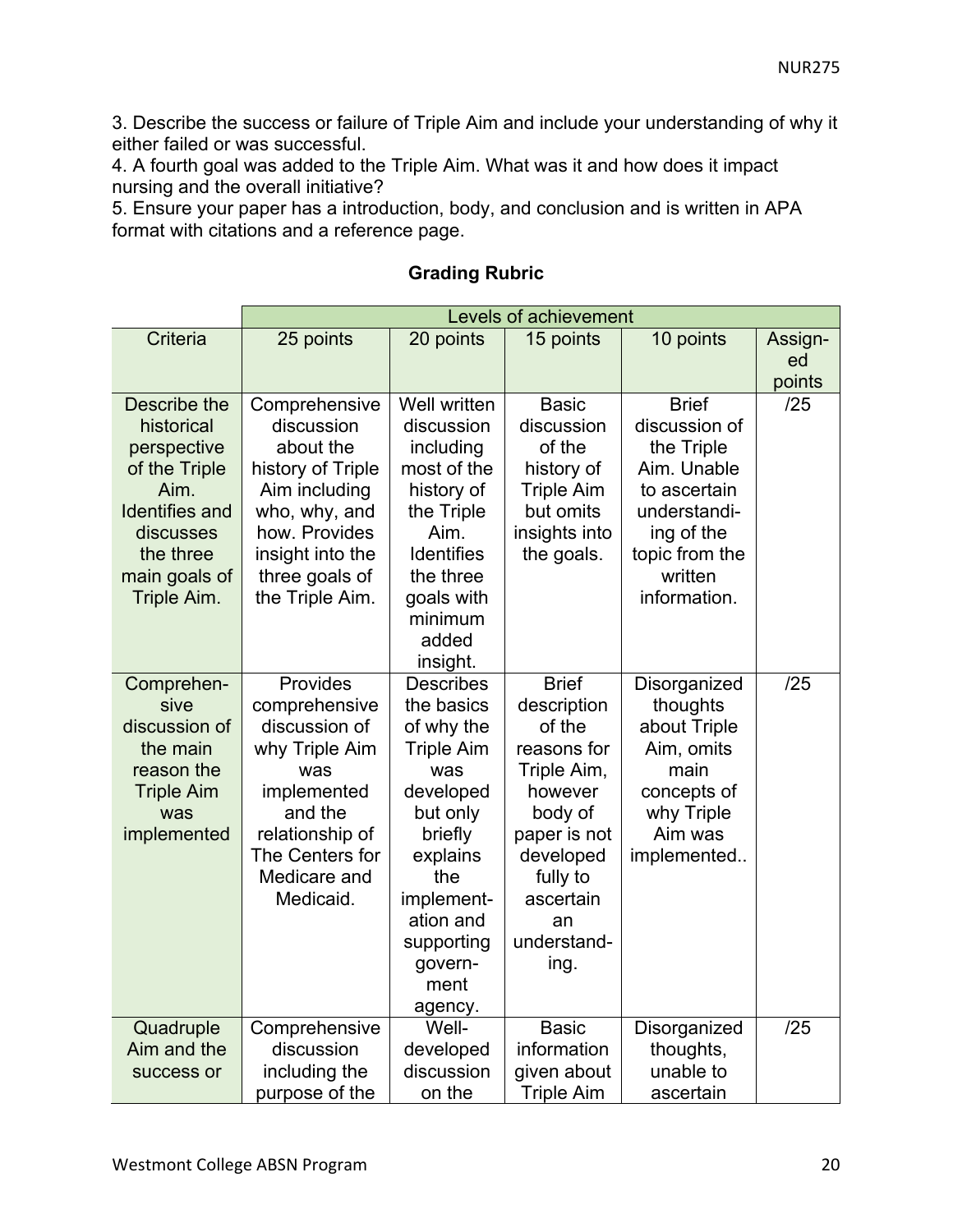| failure of this<br>initiative.                                                                                                                                                                                                                                                        | fourth goal of<br>the Quadruple<br>Aim with<br>insight into it's<br>success.                                                                                                                  | addition of<br>the fourth<br>goal in<br>Triple Aim,<br>omits<br>success or<br>failure of                                                                                                                             | but omits<br>the fourth<br>goal and<br>outcome of<br>initiative.                                                                                                                                                       | understanding<br>of paper<br>requirements.                                                                                                                                                                    |     |
|---------------------------------------------------------------------------------------------------------------------------------------------------------------------------------------------------------------------------------------------------------------------------------------|-----------------------------------------------------------------------------------------------------------------------------------------------------------------------------------------------|----------------------------------------------------------------------------------------------------------------------------------------------------------------------------------------------------------------------|------------------------------------------------------------------------------------------------------------------------------------------------------------------------------------------------------------------------|---------------------------------------------------------------------------------------------------------------------------------------------------------------------------------------------------------------|-----|
|                                                                                                                                                                                                                                                                                       |                                                                                                                                                                                               | initiative.                                                                                                                                                                                                          |                                                                                                                                                                                                                        |                                                                                                                                                                                                               |     |
| <b>APA</b> format<br>(Introduction,<br>body,<br>conclusion,<br>correct<br>running head<br>and cover<br>page, uses<br>headers for<br>organization,<br>proper<br>grammar and<br>spelling).<br><b>Resources</b><br>used: within<br>5 years,<br>scholarly<br>peer<br>reviewed<br>journals | <b>APA correctly</b><br>used<br>throughout<br>paper. Citations<br>and references<br>are formatted<br>correctly,<br>resources are<br>within 5 years,<br>and from peer<br>reviewed<br>journals. | Generally<br>acceptable<br>but some<br>minor<br>mistakes.<br>50%<br>citations<br>and<br>references<br>are<br>formatted<br>correctly,<br>resources<br>are within 5<br>years and<br>from peer<br>reviewed<br>journals. | Multiple<br>mistakes in<br><b>APA</b><br>format.<br>50%<br>citations<br>and<br>references<br>are<br>formatted<br>correctly,<br>resources,<br>however<br>not within 5<br>years or<br>from peer<br>reviewed<br>journals. | APA format is<br>not used<br>correctly or at<br>all<br><b>Citations and</b><br>references<br>are formatted<br>incorrectly,<br>many<br>resources are<br>outdated and<br>not from peer<br>reviewed<br>journals. | /25 |

#### **Ethics Paper Instructions:**

Write a 5-page paper (excluding cover page and reference page) that discusses the sacrifice of the ethical principles of autonomy, beneficence, nonmaleficence, and distributive justice when considering the problem of access to care for underinsured or uninsured populations. Uses evidence-based resources to understand this healthcare concern across the nation.

# **Grading Rubric**

#### Levels of achievement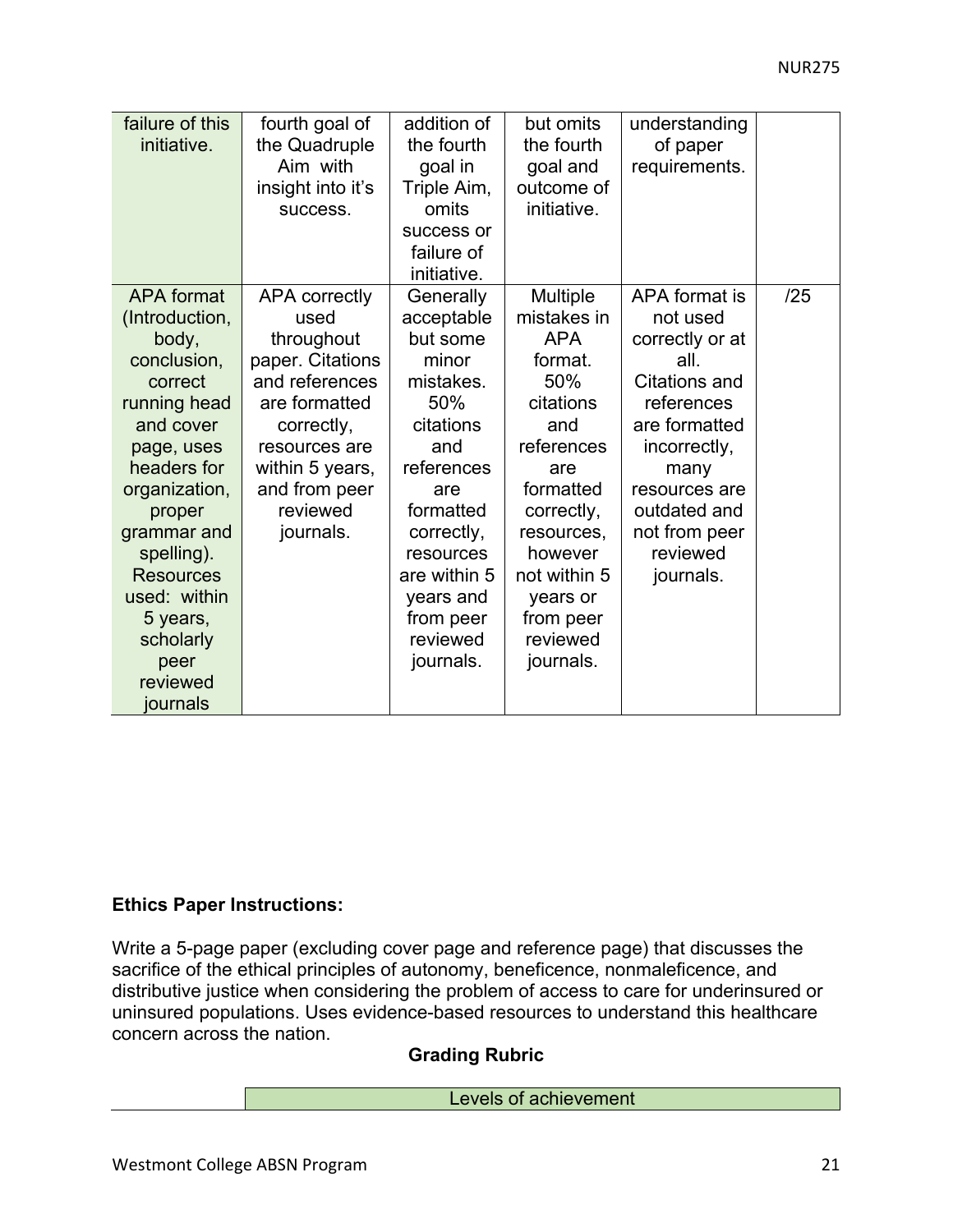| Criteria                          | 25 points                    | 20 points              | 15 points               | 10 points         | Assigned<br>points |
|-----------------------------------|------------------------------|------------------------|-------------------------|-------------------|--------------------|
| Describe the                      | Body of paper                | Well written           | <b>Basic</b>            | <b>Basic</b>      | /25                |
| healthcare                        | includes                     | discussion             | discussion              | discussion        |                    |
| problem of                        | comprehensive                | including              | of access               | of the            |                    |
| access to                         | discussion and               | most of the            | to care                 | challenges        |                    |
| care and the                      | insight into the             | elements of            | leaving                 | of access to      |                    |
| health                            | social and                   | the criteria           | several                 | care with no      |                    |
| disparities                       | political                    | so reader              | areas out,              | relevant          |                    |
| related to                        | problems that                | can draw on            | including               | information       |                    |
| populations                       | affect                       | data to                | why this                | to draw from      |                    |
| that are either                   | population                   | guide the              | occurs,                 | for writing       |                    |
| underinsured                      | health.                      | paper.                 | who it                  | the paper.        |                    |
| or uninsured                      |                              |                        | impacts                 |                   |                    |
|                                   |                              |                        | and why.                |                   |                    |
| <b>Identifies</b>                 | Provides                     | <b>Describes</b>       | Provides a              | <b>Mentions</b>   | /25                |
| evidence-                         | comprehensive                | the basics of          | brief                   | access to         |                    |
| based                             | discussion and               | why access             | definition              | care,             |                    |
| information                       | personal                     | to care is             | access to               | however no        |                    |
| for why                           | insight into the             | important,             | care,                   | connection        |                    |
| access to                         | challenges                   | however,               | however                 | to criterial of   |                    |
| care is pivotal                   | vulnerable                   | omits the              | omits the               | the paper.        |                    |
| to decreasing                     | populations                  | barriers and           | importance              |                   |                    |
| the risk of                       | have when                    | challenges             | or barriers             |                   |                    |
| illness for                       | accessing                    | some                   | and                     |                   |                    |
| underinsured                      | healthcare in                | populations            | challenges              |                   |                    |
| or uninsured                      | the United                   | have.                  | some                    |                   |                    |
| populations.                      | States.                      |                        | population              |                   |                    |
|                                   |                              |                        | have.                   |                   |                    |
| <b>Identifies</b>                 | Provides a                   | Identifies             | <b>Basic</b>            | <b>Basic</b>      | /25                |
| ethical                           | comprehensive                | two or more            | information             | information       |                    |
| principles that                   | discussion on                | ethical                | given about             | about ethics      |                    |
| are sacrificed                    | the four main                | principles             | ethical                 | $\mathsf{In}$     |                    |
| when there                        | ethical                      | that are               | principles,             | healthcare,       |                    |
| are barriers                      | principles that              | sacrificed             | however                 | no                |                    |
| and                               | are sacrificed               | when                   | there is a              | identification    |                    |
| challenges to                     | when                         | populations            | lack of                 | of ethical        |                    |
| access to                         | populations of               | of people do           | congruence<br>with      | principles        |                    |
| care for                          | people do not                | not have               |                         | sacrificed.       |                    |
| under or<br>uninsured             | have access to               | access to              | criteria.               |                   |                    |
|                                   | care.                        | care.                  |                         |                   |                    |
| populations.<br><b>APA</b> format |                              |                        |                         | <b>APA</b> format | /25                |
| (Introduction,                    | <b>APA correctly</b><br>used | Generally              | Multiple<br>mistakes in | is not used       |                    |
| body,                             | throughout                   | acceptable<br>but some | <b>APA</b>              | correctly or      |                    |
| conclusion,                       |                              | minor                  | format.                 | at all.           |                    |
|                                   | paper.                       |                        |                         |                   |                    |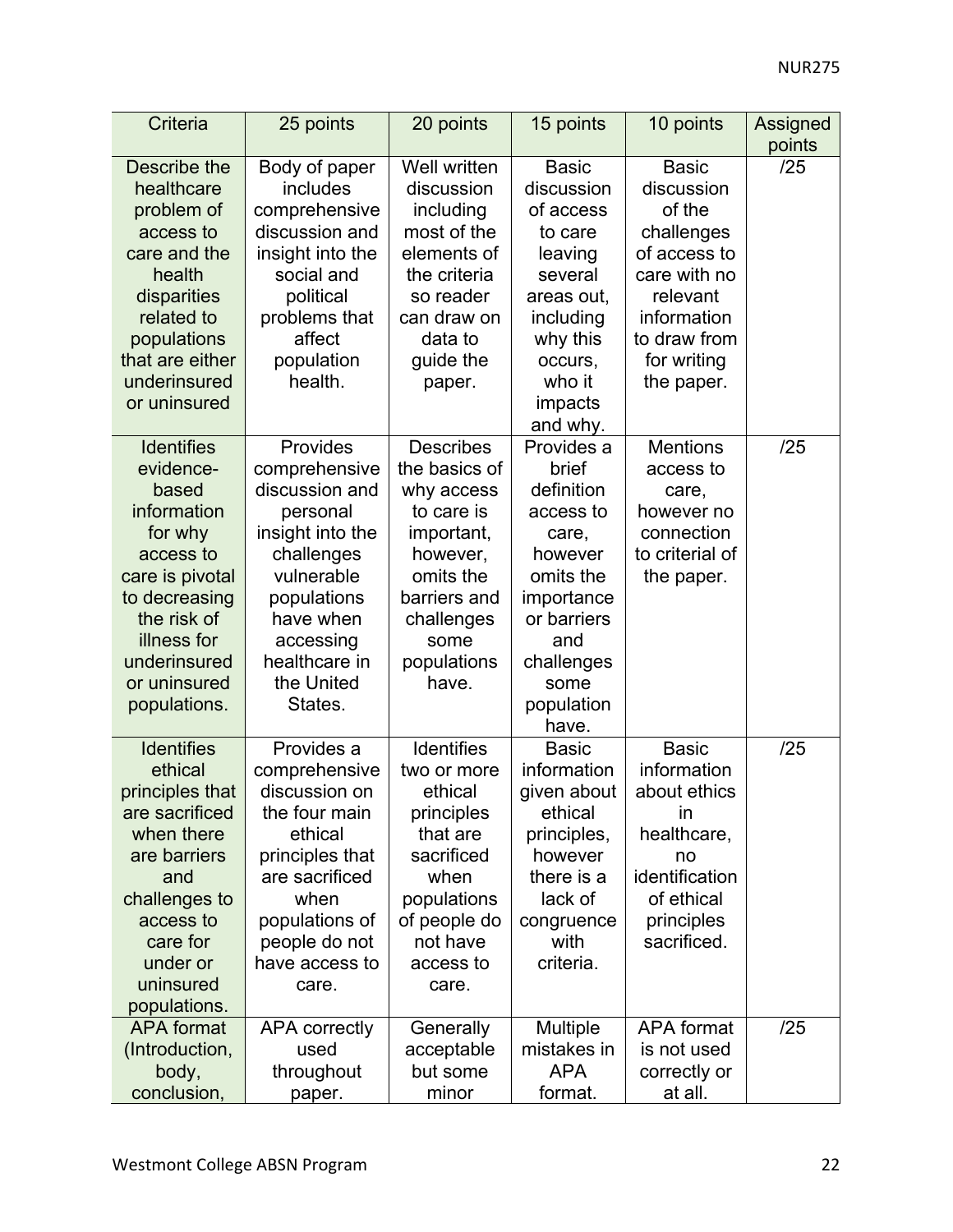| correct          | Citations and   | mistakes.     | 50%          | <b>Citations</b> |  |
|------------------|-----------------|---------------|--------------|------------------|--|
| running head     | references are  | 50%           | citations    | and              |  |
| and cover        | formatted       | citations and | and          | references       |  |
| page, uses       | correctly,      | references    | references   | are              |  |
| headers for      | resources are   | are           | are          | formatted        |  |
| organization,    | within 5 years, | formatted     | formatted    | incorrectly,     |  |
| proper           | and from peer   | correctly,    | correctly,   | many             |  |
| grammar and      | reviewed        | resources     | resources,   | resources        |  |
| spelling).       | journals.       | are within 5  | however      | are              |  |
| <b>Resources</b> |                 | years and     | not within 5 | outdated         |  |
| used: within     |                 | from peer     | years or     | and not          |  |
| 5 years,         |                 | reviewed      | from peer    | from peer        |  |
| scholarly        |                 | journals.     | reviewed     | reviewed         |  |
| peer             |                 |               | journals.    | journals.        |  |
| reviewed         |                 |               |              |                  |  |
| journals         |                 |               |              |                  |  |

**Total points\_\_\_\_\_\_\_\_** 

#### **Legislative Advocacy Paper Instructions:**

Find a topic of interest to you from this list.

- 1. Healthcare and access to the LGBTQ population
- 2. Childhood obesity
- 3. Care of the Veteran with PTSD or TBI
- 4. Sex trafficking
- 5. Other topic approved by faculty

Complete a literature review to learn more about the needs of the population you have chosen. Review the state legislative bill tracker to see if there is a current or past bill on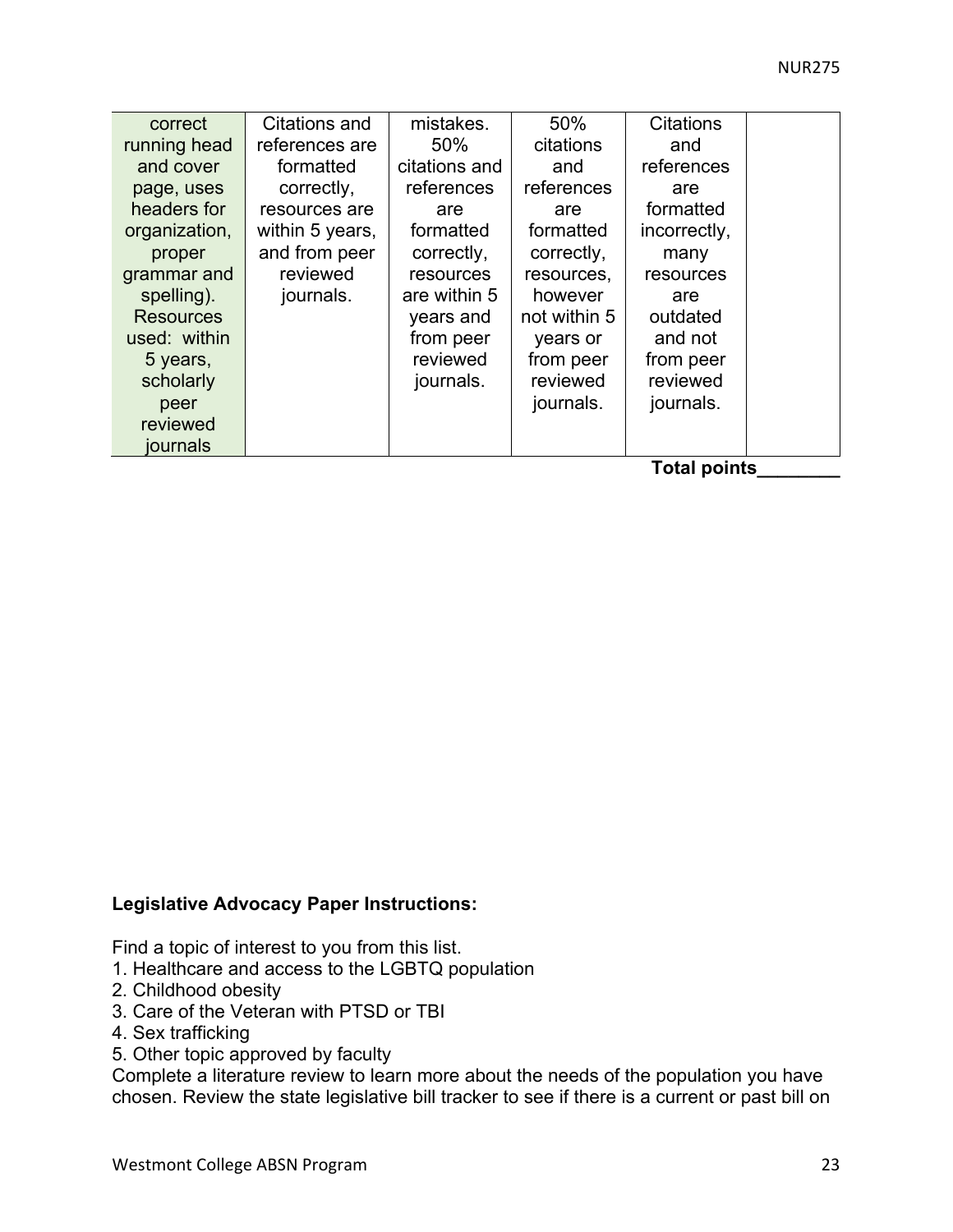your topic. If there isn't, find a bill that is similar and follow it from the beginning through the legislative process. Next, go to the different nursing association (ANA, CNA, NLN) websites to see what bills they are supporting. Search for a position statement on your topic.

|                                                                                                                                                                        | Levels of achievement                                                                                                                                                                         |                                                                                                                                      |                                                                                                                                                |                                                                                                                                                                                       |                         |
|------------------------------------------------------------------------------------------------------------------------------------------------------------------------|-----------------------------------------------------------------------------------------------------------------------------------------------------------------------------------------------|--------------------------------------------------------------------------------------------------------------------------------------|------------------------------------------------------------------------------------------------------------------------------------------------|---------------------------------------------------------------------------------------------------------------------------------------------------------------------------------------|-------------------------|
| Criteria                                                                                                                                                               | 25 points                                                                                                                                                                                     | 20 points                                                                                                                            | 15 points                                                                                                                                      | 10 points                                                                                                                                                                             | Assign-<br>ed<br>points |
| Literature<br><b>Review</b>                                                                                                                                            | Comprehensive<br>discussion of<br>the topic<br>chosen                                                                                                                                         | Well-<br>developed<br>discussion<br>of topic<br>chosen                                                                               | <b>Brief</b><br>discussion<br>of topic                                                                                                         | Disorganized<br>thoughts,<br>absent<br>literature<br>review                                                                                                                           | /25                     |
| <b>Tracking the</b><br>bill, author/s,<br>movement<br>through<br>legislative<br>process                                                                                | Bill identified,<br>historical<br>perspective of<br>Bill<br>development<br>and movement<br>through<br>legislative<br>process                                                                  | Bill<br>identified,<br>well<br>developed<br>account of<br>bill process                                                               | No bill<br>identified,<br>brief<br>discussion<br>of bill<br>movement<br>through<br>legislative<br>process                                      | No bill<br>identifies,<br>unable to<br>ascertain<br>understanding<br>of bill process                                                                                                  | /25                     |
| <b>Nursing</b><br>Association<br>support                                                                                                                               | Comprehensive<br>discussion of<br>nursing<br>advocacy<br>through nursing<br>associations                                                                                                      | Well-<br>developed<br>account of<br>nursing<br>advocacy,<br>omits<br>insight into<br>the value of<br>nursing<br>associations         | <b>Brief</b><br>discussion<br>of the<br>importance<br>and<br>strength of<br>nursing<br>associations                                            | Disorganized<br>thoughts,<br>unable to<br>ascertain<br>understanding<br>of the<br>importance of<br>nursing<br>associations<br>and advocacy                                            | /25                     |
| <b>APA</b> format<br>(Introduction,<br>body,<br>conclusion,<br>correct<br>running head<br>and cover<br>page, uses<br>headers for<br>organization,<br>proper<br>grammar | <b>APA correctly</b><br>used<br>throughout<br>paper. Citations<br>and references<br>are formatted<br>correctly,<br>resources are<br>within 5 years,<br>and from peer<br>reviewed<br>journals. | Generally<br>acceptable<br>but some<br>minor<br>mistakes.<br>50%<br>citations<br>and<br>references<br>are<br>formatted<br>correctly, | Multiple<br>mistakes in<br>APA format.<br>50%<br>citations<br>and<br>references<br>are<br>formatted<br>correctly,<br>resources,<br>however not | APA format is<br>not used<br>correctly or at<br>all.<br><b>Citations and</b><br>references<br>are formatted<br>incorrectly,<br>many<br>resources are<br>outdated and<br>not from peer | /25                     |

# **Grading Rubric**